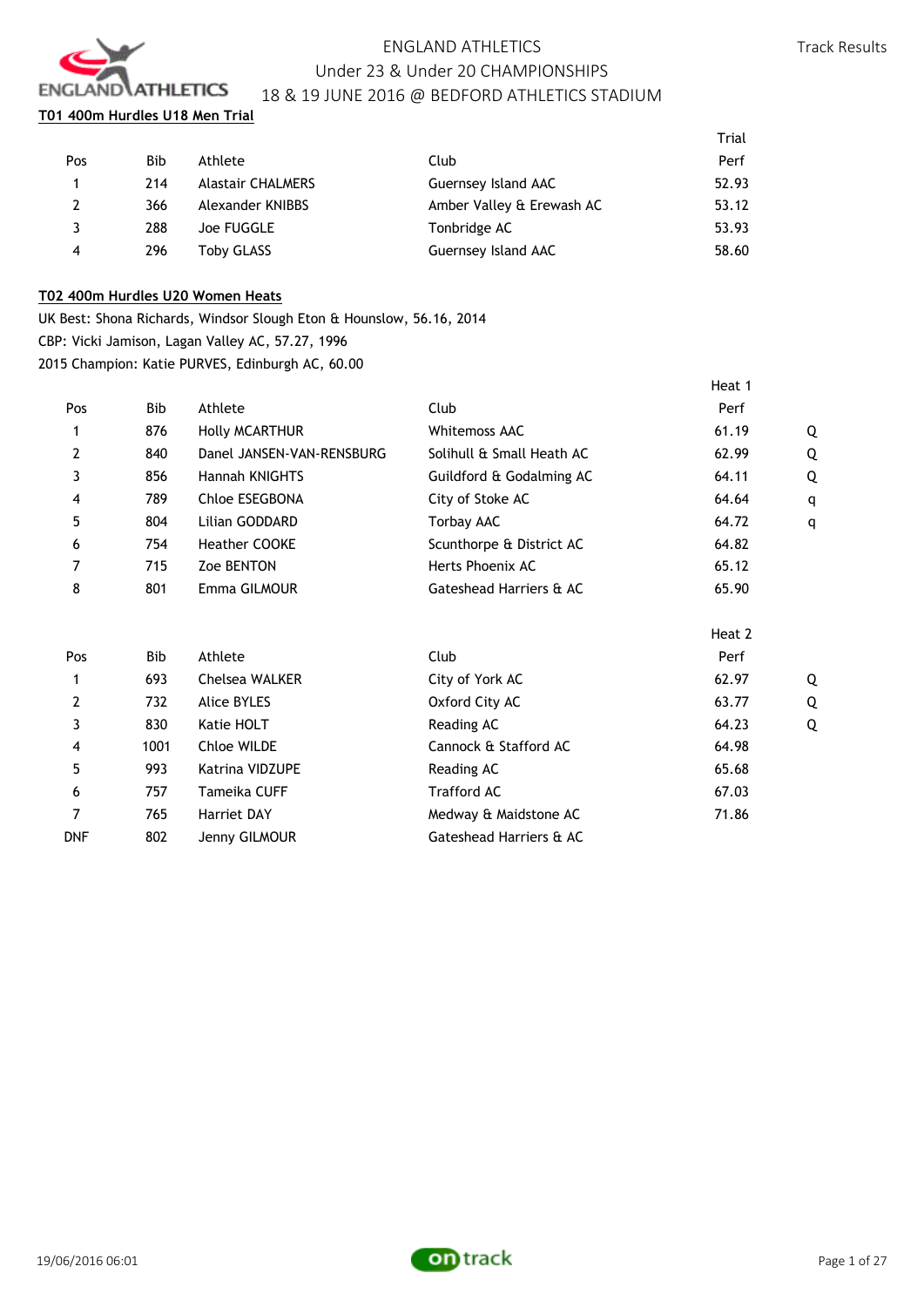

Heat 1

## **T03 400m Hurdles U23 Women Heats**

UK Best: Sally Gunnell, Essex Ladies AC, 54.03, 1988 CBP: Perri Shakes-Drayton, Victoria Park & Tower Hamlets, 55.34, 2009 2015 Champion: Shona RICHARDS, Windsor Slough Eton & H, 57.24

|                |      |                           |                               | Tieal T            |   |
|----------------|------|---------------------------|-------------------------------|--------------------|---|
| Pos            | Bib  | Athlete                   | Club                          | Perf               |   |
| 1              | 882  | <b>Hayley MCLEAN</b>      | Chelmsford AC                 | 61.26              | Q |
| 2              | 1006 | <b>Stephanie WILLIAMS</b> | Herts Phoenix AC              | 61.77              | Q |
| 3              | 895  | Anna NELSON               | <b>Inverness Harriers</b>     | 64.19              | Q |
| 4              | 781  | Lily EDMONDS              | City Of Plymouth AC           | 66.02              | q |
| DQ             | 727  | Samantha BROWN            | Dartford Harriers AC          | <b>Rule 168.7a</b> |   |
|                |      |                           |                               | Heat 2             |   |
| Pos            | Bib  | Athlete                   | Club                          | Perf               |   |
| 1              | 954  | Georgina ROGERS           | <b>Birchfield Harriers</b>    | 60.51              | Q |
| $\overline{2}$ | 748  | Elisabeth CLIFFORD        | Southampton AC                | 61.82              | Q |
| 3              | 922  | <b>Mhairi PATIENCE</b>    | Victoria Park City Of Glasgow | 61.95              | Q |
| 4              | 749  | <b>Bethany CLOSE</b>      | Brighton & Hove AC            | 63.22              | q |

### **T04 400m Hurdles U20 Men Heats**

UK Best: Richard Davenport, Gloucester AC, 50.20, 2004 CBP: Niall Flannery, Gateshead H, 51.07, 2009 2015 Champion: Jack LAWRIE, Woodford Green & Essex L, 51.84

6 178 Calum BEAUCHAMP Walton AC

|     |            |                         |                                          | Heat 1             |   |
|-----|------------|-------------------------|------------------------------------------|--------------------|---|
| Pos | Bib        | Athlete                 | Club                                     | Perf               |   |
|     | 144        | Ajibola ADEREMI         | Victoria Park Harriers & Tower Hamlets A | 54.55              | Q |
| 2   | 504        | <b>Bailey STICKINGS</b> | Blackheath & Bromley Harriers AC         | 56.14              | Q |
| 3   | 305        | Robert GREEN            | Herts Phoenix AC                         | 56.40              | Q |
| 4   | 534        | Sam WALLBRIDGE          | Guernsey Island AAC                      | 58.15              | q |
| 5   | 128        | <b>Thomas MILLER</b>    | City Of Portsmouth AC                    | 59.33              |   |
| 6   | 577        | Tyri DONOVAN            | Epsom & Ewell Harriers                   | 59.86              |   |
| DQ  | 150        | <b>Connor ALDRIDGE</b>  | Rugby & Northampton AC                   | <b>Rule 168.7a</b> |   |
|     |            |                         |                                          | Heat 2             |   |
| Pos | <b>Bib</b> | Athlete                 | Club                                     | Perf               |   |
|     | 209        | Niall CARNEY            | Solihull & Small Heath AC                | 55.57              | Q |
| 2   | 220        | <b>Travis CHRISTIE</b>  | Wolverhampton & Bilston                  | 56.30              | Q |
| 3   | 135        | George VAUGHAN          | Enfield & Haringey AC                    | 58.15              | Q |
| 4   | 228        | Rhys COLLINGS           | Chelmsford AC                            | 59.21              | q |
| 5   | 120        | <b>Cameron AMEDEE</b>   | Ashford AC                               | 59.53              |   |



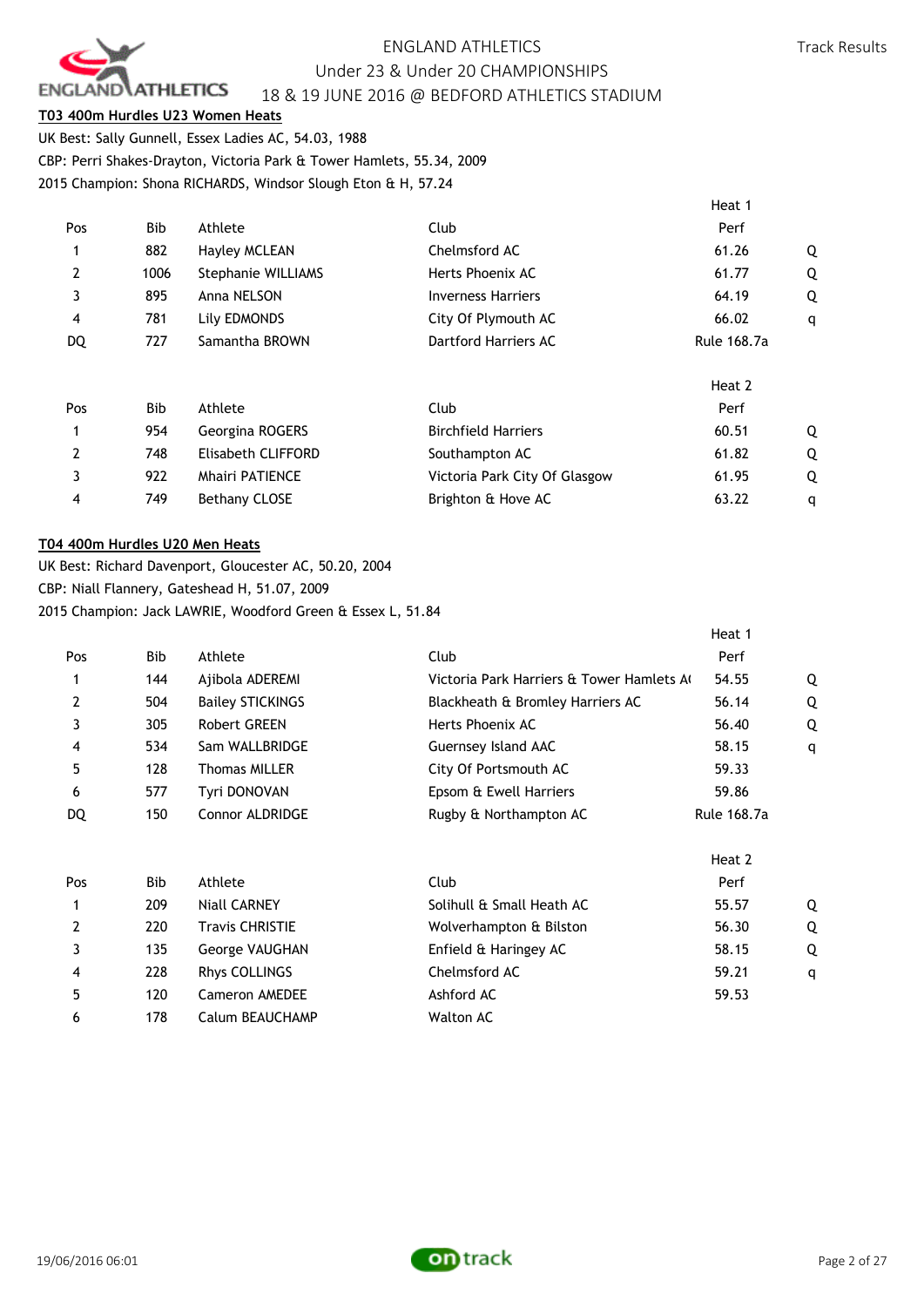

## **T05 400m Hurdles U23 Men Heats**

UK Best: Jack Green, Kent AC, 48.60, 2012 CBP: Nathan Woodward, Tamworth AC, 49.06, 2011, Jack Green, Kent AC, 49.06, 2011 2015 Champion: Jack HOUGHTON, City of Sheffield AC, 51.11

|     |     |                        |                                     | Heat 1 |   |
|-----|-----|------------------------|-------------------------------------|--------|---|
| Pos | Bib | Athlete                | Club                                | Perf   |   |
|     | 376 | <b>Jack LAWRIE</b>     | Woodford Green AC with Essex Ladies | 53.75  | Q |
| 2   | 546 | <b>James WEBSTER</b>   | Warrington A C                      | 54.73  | Q |
| 3   | 413 | <b>Jack MESSENGER</b>  | Winchester & District AC            | 57.17  | Q |
| 4   | 331 | Lewis HEFFERNAN        | Medway & Maidstone AC               | 58.54  |   |
| 5   | 160 | <b>Jack AVERY</b>      | Basildon AC                         | 59.60  |   |
|     |     |                        |                                     | Heat 2 |   |
| Pos | Bib | Athlete                | Club                                | Perf   |   |
|     | 404 | <b>Chris MCALISTER</b> | <b>Thames Valley Harriers</b>       | 52.21  | Q |
| 2   | 266 | Ewan DYER              | Woodford Green AC with Essex Ladies | 54.46  | Q |
| 3   | 451 | Sam PLUMB              | Newbury AC                          | 54.99  | Q |
| 4   | 482 | Max SCHOPP             | Stevenage & North Herts AC          | 55.35  | q |
| 5   | 256 | Andrew DESMOND         | Liverpool Harriers & AC             | 55.64  | q |

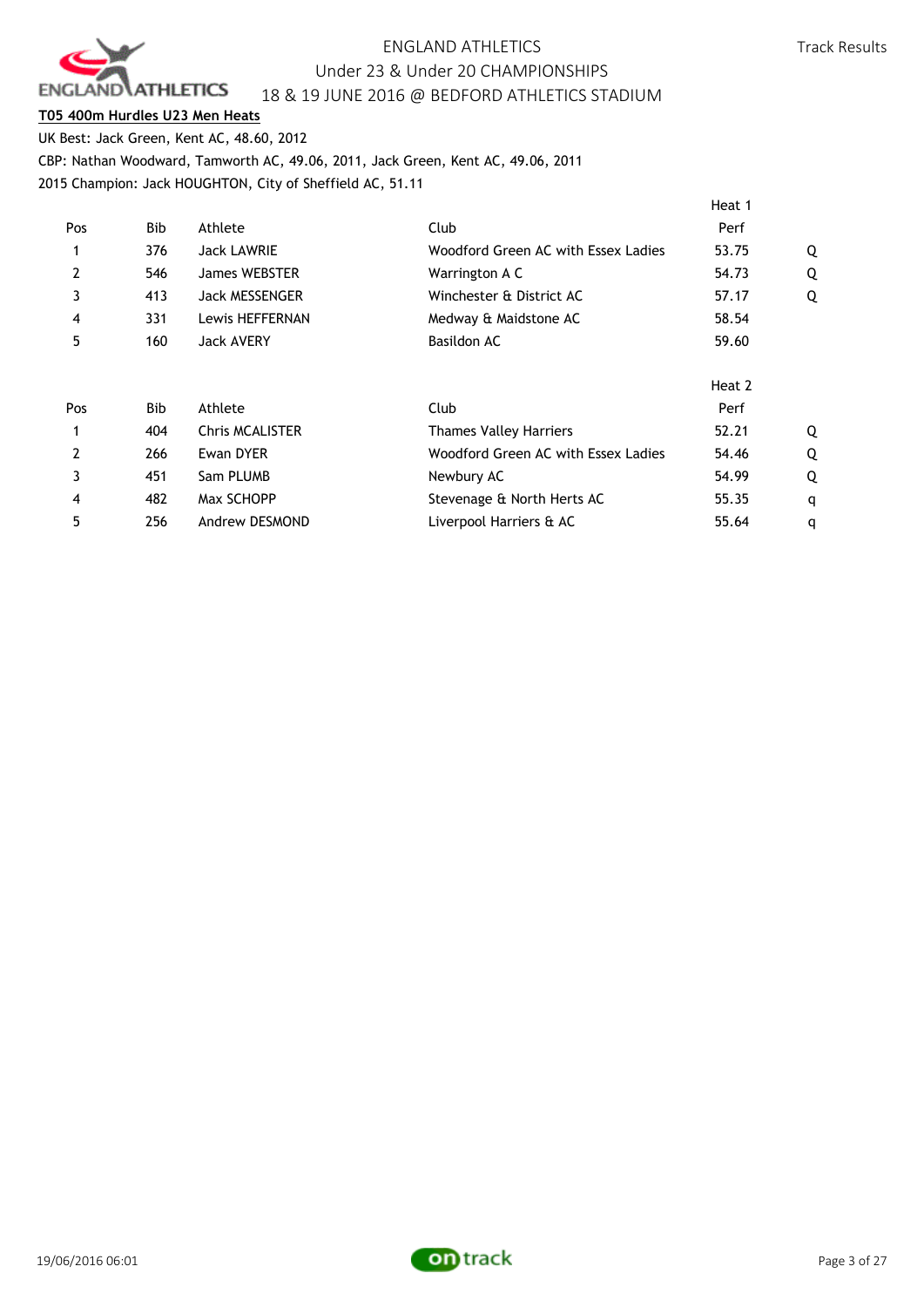

## **T06 1500m U20 Men Heats**

UK Best: Graham Williamson, Springburn Harriers, 3:36.6, 1979 CBP: Graham Williamson, Springburn Harriers, 3:39.68, 1978 2015 Champion: Josh KERR, Edinburgh AC, 3:49.90

|              |            |                         |                                  | Heat 1   |              |
|--------------|------------|-------------------------|----------------------------------|----------|--------------|
| Pos          | <b>Bib</b> | Athlete                 | Club                             | Perf     |              |
| 1            | 335        | <b>Jake HEYWARD</b>     | Cardiff AAC                      | 03:58.90 | Q            |
| 2            | 250        | <b>Archie DAVIS</b>     | <b>Brighton Phoenix</b>          | 03:59.20 | Q            |
| 3            | 339        | Tom HOLDEN              | South London Harriers            | 03:59.30 | Q            |
| 4            | 247        | Benjamin DAVIES         | Bedford & County AC              | 03:59.30 | Q            |
| 5            | 261        | Tom DODD                | <b>Birchfield Harriers</b>       | 04:00.30 | q            |
| 6            | 407        | James MCCRAE            | Nene Valley Harriers             | 04:00.92 | $\mathsf{q}$ |
| 7            | 488        | Jonathan SHIELDS        | City of Sheffield & Dearne AC    | 04:05.14 |              |
| 8            | 505        | Daniel STIDDER          | <b>Brighton Phoenix</b>          | 04:05.42 |              |
| 9            | 183        | <b>Jake BERRY</b>       | Medway & Maidstone AC            | 04:06.69 |              |
| 10           | 170        | Jeremy BARNES           | <b>Coventry Godiva Harriers</b>  | 04:06.77 |              |
| 11           | 231        | Piers COPELAND          | Wimborne AC                      | 04:10.17 |              |
| 12           | 249        | lain DAVIES             | Central AC                       | 04:19.44 |              |
| <b>DNF</b>   | 346        | <b>Lascelles HUSSEY</b> | Herne Hill Harriers              |          |              |
|              |            |                         |                                  | Heat 2   |              |
| Pos          | <b>Bib</b> | Athlete                 | Club                             | Perf     |              |
| $\mathbf{1}$ | 412        | Ossama MESLEK           | Leeds City AC                    | 03:59.32 | Q            |
| 2            | 595        | Jamie WILLIAMSON        | Loughborough Students AC         | 03:59.50 | Q            |
| 3            | 573        | <b>William FULLER</b>   | Blackheath & Bromley Harriers AC | 03:59.90 | Q            |
| 4            | 268        | <b>Daniel EELES</b>     | <b>Brighton Phoenix</b>          | 03:59.94 | Q            |
| 5            | 538        | Archie WALTON           | <b>Taunton AC</b>                | 04:00.46 | q            |
| 6            | 204        | <b>Alex BURROWS</b>     | <b>Telford AC</b>                | 04:01.02 | q            |
| 7            | 387        | Jake LONSDALE           | <b>Preston Harriers</b>          | 04:01.85 |              |
| 8            | 291        | George GATHERCOLE       | Aldershot Farnham & District     | 04:02.94 |              |
| 9            | 203        | George BURNETT          | Charnwood A C                    | 04:04.86 |              |
| 10           | 265        | Christopher DURNEY      | <b>Preston Harriers</b>          | 04:10.45 |              |
| 11           | 580        | Samuel MAHER            | Jersey Spartan AC                | 04:14.02 |              |
| 12           | 321        | <b>Alex HAMPSON</b>     | Nene Valley Harriers             | 04:19.16 |              |
| <b>DNF</b>   | 511        | Sol SWEENEY             | Perth Strathtay Harriers         |          |              |

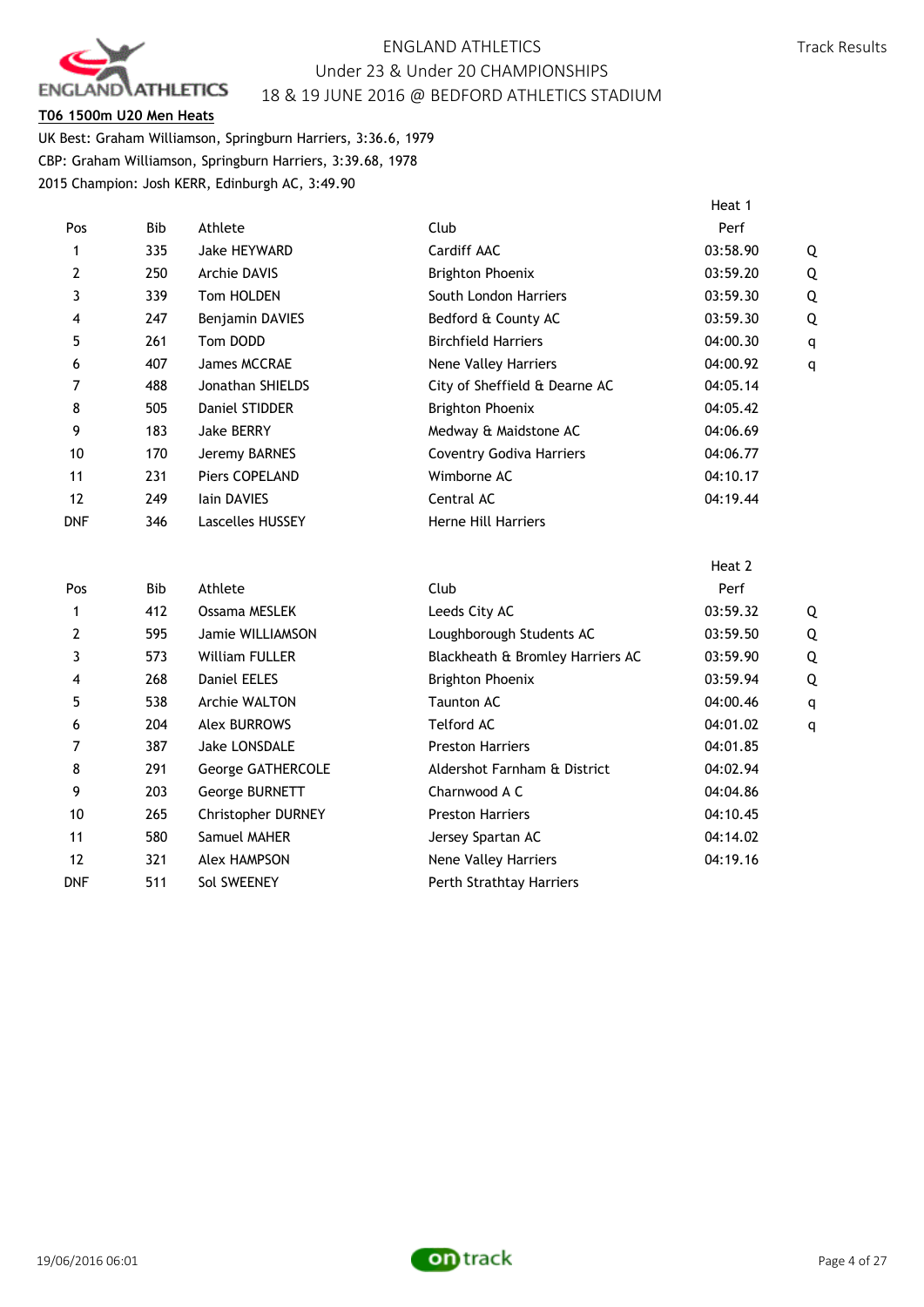

Track Results

# **T07 1500m U23 Men Heats**

UK Best: Steve Cram, Jarrow & H, 3:33.66, 1982 CBP: James Shane, Newham & Essex Beagles, 3:40.44, 2011 2015 Champion: Neil GOURLEY, Giffnock North AC, 3:56.60

|            |            |                        |                                     | Heat 1   |   |
|------------|------------|------------------------|-------------------------------------|----------|---|
| Pos        | <b>Bib</b> | Athlete                | Club                                | Perf     |   |
| 1          | 239        | <b>Jack CRABTREE</b>   | Aldershot Farnham & District        | 03:49.64 | Q |
| 2          | 200        | Dominic BROWN          | Tonbridge AC                        | 03:49.76 | Q |
| 3          | 277        | Michael FERGUSON       | Aberdeen AAC                        | 03:49.96 | Q |
| 4          | 278        | Cameron FIELD          | Liverpool Harriers & AC             | 03:50.01 | Q |
| 5          | 422        | Douglas MUSSON         | Notts AC                            | 03:50.19 | q |
| 6          | 298        | <b>Bradley GOATER</b>  | <b>Shaftesbury Barnet Harriers</b>  | 03:50.43 | q |
| 7          | 237        | John COVE              | Cardiff AAC                         | 03:51.03 | q |
| 8          | 566        | Kieran WOOD            | Cambridge & Coleridge AC            | 03:51.46 | q |
| 9          | 536        | Daniel WALLIS          | Guildford & Godalming AC            | 03:52.59 |   |
| 10         | 318        | <b>Scott HALSTED</b>   | <b>Bracknell AC</b>                 | 03:53.04 |   |
| 11         | 323        | Michael HARRISON       | Bedford & County AC                 | 04:02.71 |   |
| 12         | 516        | <b>Ross TENNANT</b>    | Cambridge & Coleridge AC            | 04:07.89 |   |
| <b>DNF</b> | 487        | David SHELDON          | City of Stoke AC                    |          |   |
|            |            |                        |                                     | Heat 2   |   |
| Pos        | <b>Bib</b> | Athlete                | Club                                | Perf     |   |
| 1          | 590        | <b>Stuart MCCALLUM</b> | Winchester & District AC            | 03:51.58 | Q |
| 2          | 210        | <b>Josh CARR</b>       | Worcester AC                        | 03:51.82 | Q |
| 3          | 444        | <b>William PAULSON</b> | Stroud & District AC                | 03:51.88 | Q |
| 4          | 437        | Chris OLLEY            | Tonbridge AC                        | 03:51.97 | Q |
| 5          | 568        | Andrew WRIGHT          | <b>Willowfield Harriers</b>         | 03:52.21 |   |
| 6          | 561        | Michael WILSON         | Sunderland Harriers & AC            | 03:53.03 |   |
| 7          | 226        | Dale COLLEY            | Central AC                          | 03:53.70 |   |
| 8          | 341        | Niall HOLT             | Southampton AC                      | 03:55.42 |   |
| 9          | 471        | Kyran ROBERTS          | <b>Carmarthen Harriers</b>          | 03:55.52 |   |
| 10         | 310        | Jamie GROSE            | Poole AC                            | 03:59.64 |   |
| 11         | 506        | <b>James STOCKINGS</b> | Woodford Green AC with Essex Ladies | 04:02.03 |   |
| 12         | 490        | Andrew SMITH           | Pudsey & Bramley AC                 | 04:03.42 |   |
|            |            |                        |                                     |          |   |

# **T30 100m U20 Men Final**

UK Best: Adam Gemili, Blackheath & Bromley, 10.05, 2012

CBP: Christian Malcolm, Cardiff AAC, 10.17, 1998, WG & EL, 10.17, 2001, Tyrone Edgar, Woodford Green & Essex Ladies, 10.17, 2001 2015 Champion: Ojie Dayo EDOBURUN, Shaftesbury Barnet Harriers, 10.33

|     |     |                       |                                    | Final |          |
|-----|-----|-----------------------|------------------------------------|-------|----------|
| Pos | Bib | Athlete               | Club                               | Perf  | $ws-0.8$ |
|     | 83  | Rechmial MILLER       | Hercules Wimbledon AC              | 10.47 |          |
| 2   | 55  | <b>Oliver BROMBY</b>  | Southampton AC                     | 10.52 |          |
| 3   | 80  | <b>Gerald MATTHEW</b> | Shaftesbury Barnet Harriers        | 10.53 |          |
| 4   | 97  | Nicholas WALSH        | <b>Tipton Harriers</b>             | 10.65 |          |
| 5   | 51  | Dominic ASHWELL       | Shaftesbury Barnet Harriers        | 10.76 |          |
| 6   | 91  | <b>Zanson PLUMMER</b> | <b>Shaftesbury Barnet Harriers</b> | 10.77 |          |
| 7   | 76  | Camron LYTTLE         | Bexley AC                          | 10.82 |          |
| 8   | 73  | Kristian JONES        | Cardiff AAC                        | 10.83 |          |

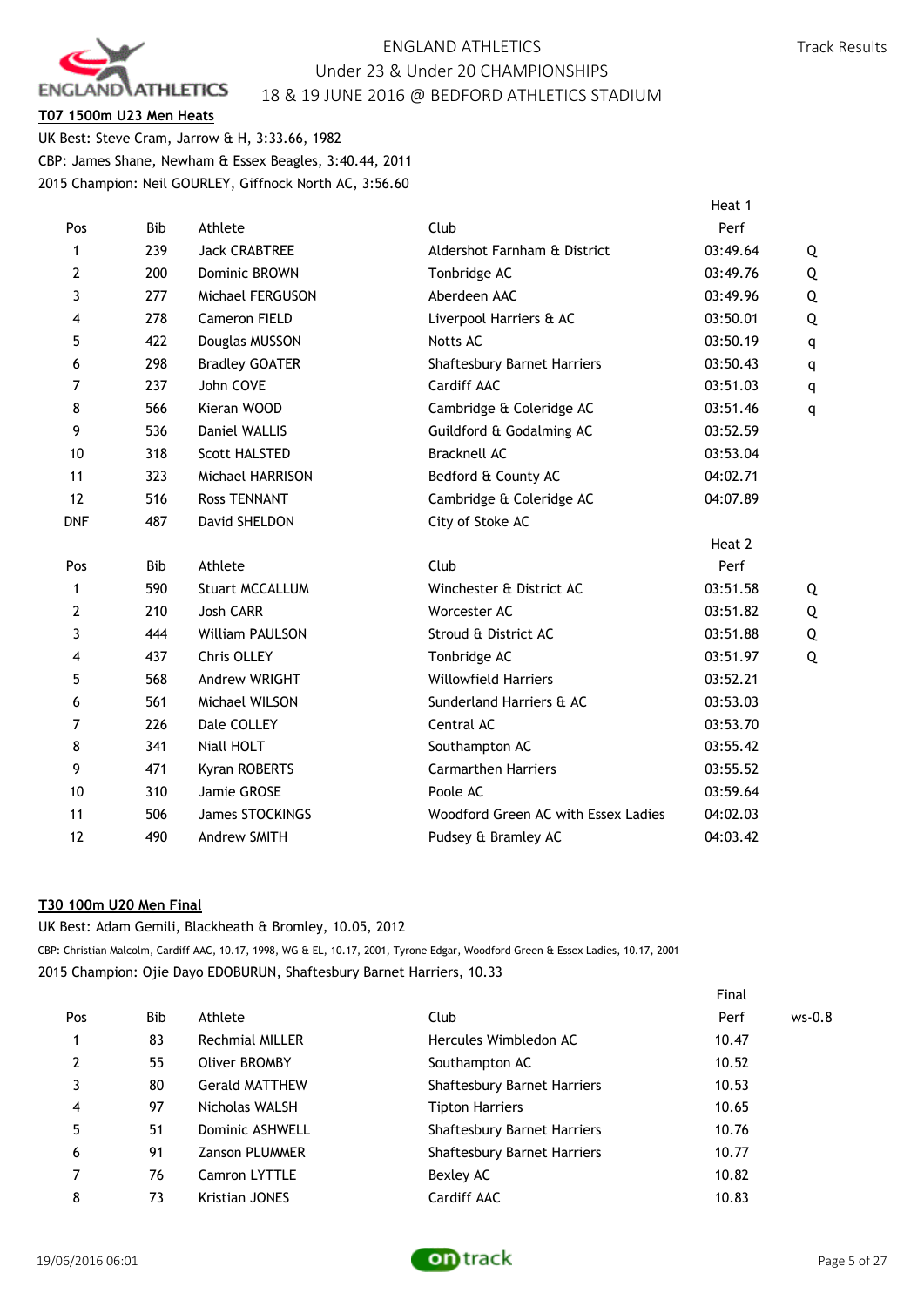

## **T20 100m U20 Men Semi Finals**

UK Best: Adam Gemili, Blackheath & Bromley, 10.05, 2012

CBP: Christian Malcolm, Cardiff AAC, 10.17, 1998, WG & EL, 10.17, 2001, Tyrone Edgar, Woodford Green & Essex Ladies, 10.17, 2001

2015 Champion: Ojie Dayo EDOBURUN, Shaftesbury Barnet Harriers, 10.33

|            |            |                        |                               | Semi 1 |          |
|------------|------------|------------------------|-------------------------------|--------|----------|
| Pos        | <b>Bib</b> | Athlete                | Club                          | Perf   | $WS+2.6$ |
| 1          | 83         | <b>Rechmial MILLER</b> | Hercules Wimbledon AC         | 10.45  | Q        |
| 2          | 73         | Kristian JONES         | Cardiff AAC                   | 10.58  | Q        |
| 3          | 76         | Camron LYTTLE          | Bexley AC                     | 10.68  | q        |
| 4          | 56         | <b>Kyron CANNY</b>     | Luton AC                      | 10.77  |          |
| 5          | 100        | Jahde WILLIAMS         | Hillingdon AC                 | 10.84  |          |
| 6          | 52         | Daniel BEADSLEY        | Halifax Harriers & AC         | 10.96  |          |
| 7          | 86         | Regan O'CONNELL        | City of Sheffield & Dearne AC | 11.03  |          |
| 8          | 102        | <b>Tyler WILLIAMS</b>  | Newport Harriers              | 11.07  |          |
|            |            |                        |                               | Semi 2 |          |
| Pos        | <b>Bib</b> | Athlete                | Club                          | Perf   | $WS+0.6$ |
| 1          | 55         | <b>Oliver BROMBY</b>   | Southampton AC                | 10.52  | Q        |
| 2          | 91         | Zanson PLUMMER         | Shaftesbury Barnet Harriers   | 10.59  | Q        |
| 3          | 51         | Dominic ASHWELL        | Shaftesbury Barnet Harriers   | 10.68  | q        |
| 4          | 99         | Dami WILLIAMS          | Jersey Spartan AC             | 10.85  |          |
| 5          | 60         | Eden DAVIS             | Herts Phoenix AC              | 10.91  |          |
| 6          | 84         | Kamal MITCHELL         | <b>Thames Valley Harriers</b> | 11.03  |          |
| 7          | 53         | <b>Niall BEVAN</b>     | Enfield & Haringey AC         | 11.16  |          |
| 8          | 74         | Tom KENWRIGHT          | Worcester AC                  | 11.19  |          |
|            |            |                        |                               | Semi 3 |          |
| Pos        | <b>Bib</b> | Athlete                | Club                          | Perf   | $WS+0.6$ |
| 1          | 97         | Nicholas WALSH         | <b>Tipton Harriers</b>        | 10.48  | Q        |
| 2          | 80         | <b>Gerald MATTHEW</b>  | Shaftesbury Barnet Harriers   | 10.50  | Q        |
| 3          | 72         | Tyrese JOHNSON-FISHER  | Croydon Harriers              | 10.79  |          |
| 4          | 85         | Andrew MORGAN-HARRISON | Kingston upon Hull AC         | 10.85  |          |
| 5          | 59         | Ryan COLES             | Southampton AC                | 11.05  |          |
| 6          | 93         | Alfie ROWETT           | <b>Banbury Harriers AC</b>    | 11.15  |          |
| 7          | 63         | <b>Rico EWER</b>       | Rugby & Northampton AC        | 11.47  |          |
| <b>DNS</b> | 87         | Kesi OLUDOYI           | Harrow AC                     |        |          |

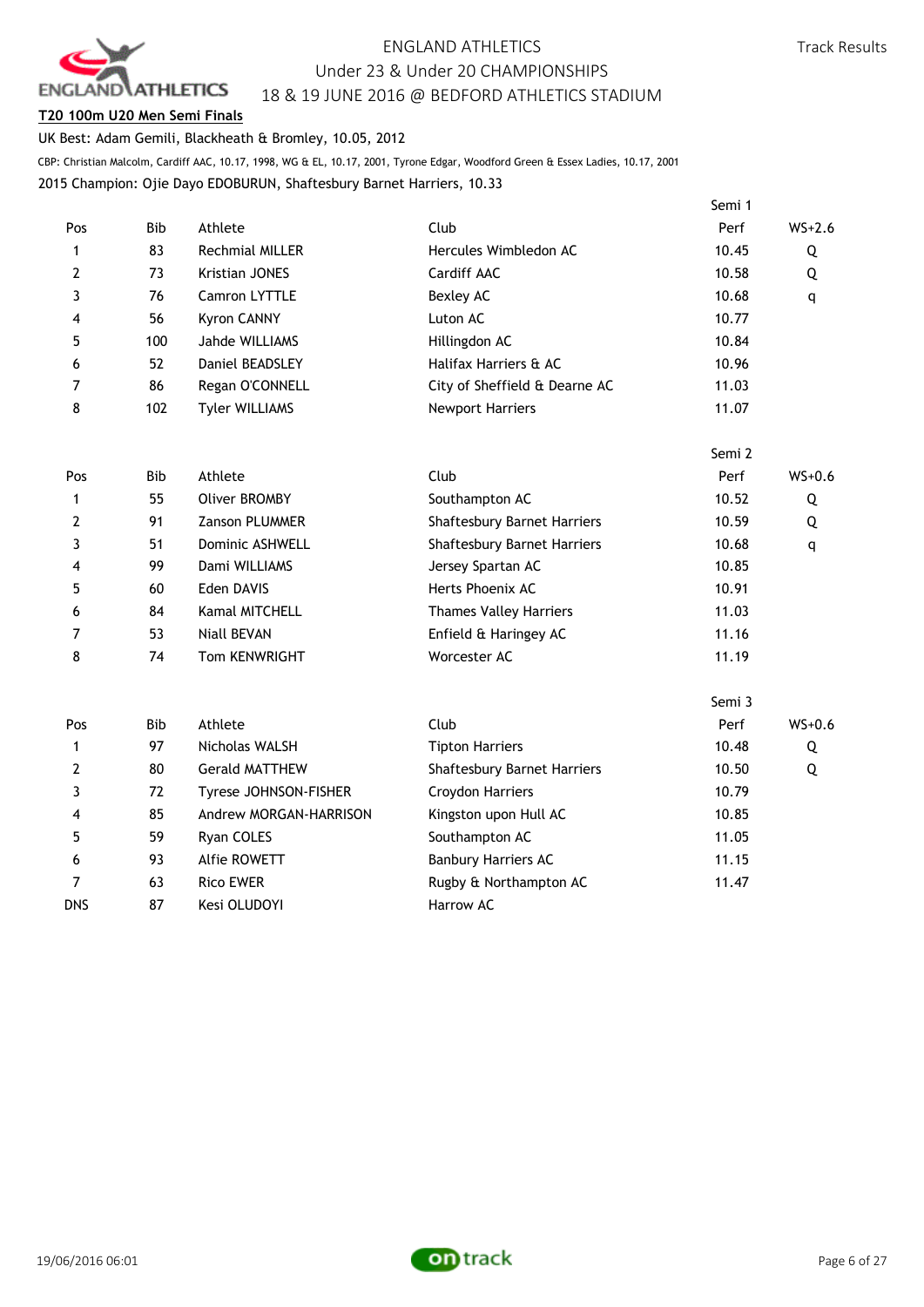

Heat 1

## **T08 100m U20 Men Heats**

UK Best: Adam Gemili, Blackheath & Bromley, 10.05, 2012

CBP: Christian Malcolm, Cardiff AAC, 10.17, 1998, WG & EL, 10.17, 2001, Tyrone Edgar, Woodford Green & Essex Ladies, 10.17, 2001

2015 Champion: Ojie Dayo EDOBURUN, Shaftesbury Barnet Harriers, 10.33

| Pos            | Bib        | Athlete                        | Club                               | Perf   | $ws+2.5$   |
|----------------|------------|--------------------------------|------------------------------------|--------|------------|
| 1              | 91         | Zanson PLUMMER                 | <b>Shaftesbury Barnet Harriers</b> | 10.62  | Q          |
| $\overline{2}$ | 63         | <b>Rico EWER</b>               | Rugby & Northampton AC             | 10.69  | Q          |
| 3              | 99         | Dami WILLIAMS                  | Jersey Spartan AC                  | 10.82  | Q          |
| 4              | 53         | <b>Niall BEVAN</b>             | Enfield & Haringey AC              | 10.90  | q          |
| 5              | 90         | Keano - Elliott PARIS - SAMUEL | <b>Thames Valley Harriers</b>      | 11.05  |            |
| 6              | 75         | <b>Olamide LANIHUN</b>         | Thames Valley Harriers             | 11.05  |            |
| 7              | 71         | Daniel JOHN                    | <b>Thames Valley Harriers</b>      | 11.29  |            |
|                |            |                                |                                    | Heat 2 |            |
| Pos            | Bib        | Athlete                        | Club                               | Perf   | $ws + 3.1$ |
| 1              | 55         | <b>Oliver BROMBY</b>           | Southampton AC                     | 10.59  | Q          |
| 2              | 72         | Tyrese JOHNSON-FISHER          | Croydon Harriers                   | 10.77  | Q          |
| 3              | 87         | Kesi OLUDOYI                   | Harrow AC                          | 10.88  | Q          |
| 4              | 93         | Alfie ROWETT                   | <b>Banbury Harriers AC</b>         | 10.97  | q          |
| 5              | 74         | Tom KENWRIGHT                  | Worcester AC                       | 11.00  | q          |
| 6              | 57         | <b>Cameron CHALLIS</b>         | Windsor Slough Eton & Hounslow AC  | 11.07  |            |
| 7              | 81         | Matthew MBRIWA                 | Harrow AC                          | 11.31  |            |
|                |            |                                |                                    | Heat 3 |            |
| Pos            | <b>Bib</b> | Athlete                        | Club                               | Perf   | $ws+1.9$   |
| $\mathbf{1}$   | 76         | Camron LYTTLE                  | Bexley AC                          | 10.77  | Q          |
| $\mathbf{2}$   | 100        | Jahde WILLIAMS                 | Hillingdon AC                      | 10.88  | Q          |
| 3              | 84         | Kamal MITCHELL                 | Thames Valley Harriers             | 11.04  | Q          |
| 4              | 49         | <b>Frank AHANON</b>            | Windsor Slough Eton & Hounslow AC  | 11.12  |            |
| 5              | 64         | Jordan FRANCIS                 | <b>Thames Valley Harriers</b>      | 11.25  |            |
| 6              | 96         | <b>Charles TANKEH</b>          | Harlow AC                          | 11.44  |            |
| <b>DNS</b>     | 92         | Owen RICHARDSON                | Basingstoke & Mid Hants AC         |        |            |
|                |            |                                |                                    | Heat 4 |            |
| Pos            | Bib        | Athlete                        | Club                               | Perf   | $ws + 3.3$ |
| 1              | 83         | Rechmial MILLER                | Hercules Wimbledon AC              | 10.43  | Q          |
| 2              | 60         | Eden DAVIS                     | Herts Phoenix AC                   | 10.68  | Q          |
| 3              | 85         | Andrew MORGAN-HARRISON         | Kingston upon Hull AC              | 10.82  | Q          |
| 4              | 52         | Daniel BEADSLEY                | Halifax Harriers & AC              | 10.86  | q          |
| 5              | 59         | Ryan COLES                     | Southampton AC                     | 10.93  | q          |



6 78 Ben MATSUKA-WILLIAMS City Of Norwich AC 11.20 7 7 Alexander MARSDEN Preston Harriers 11.22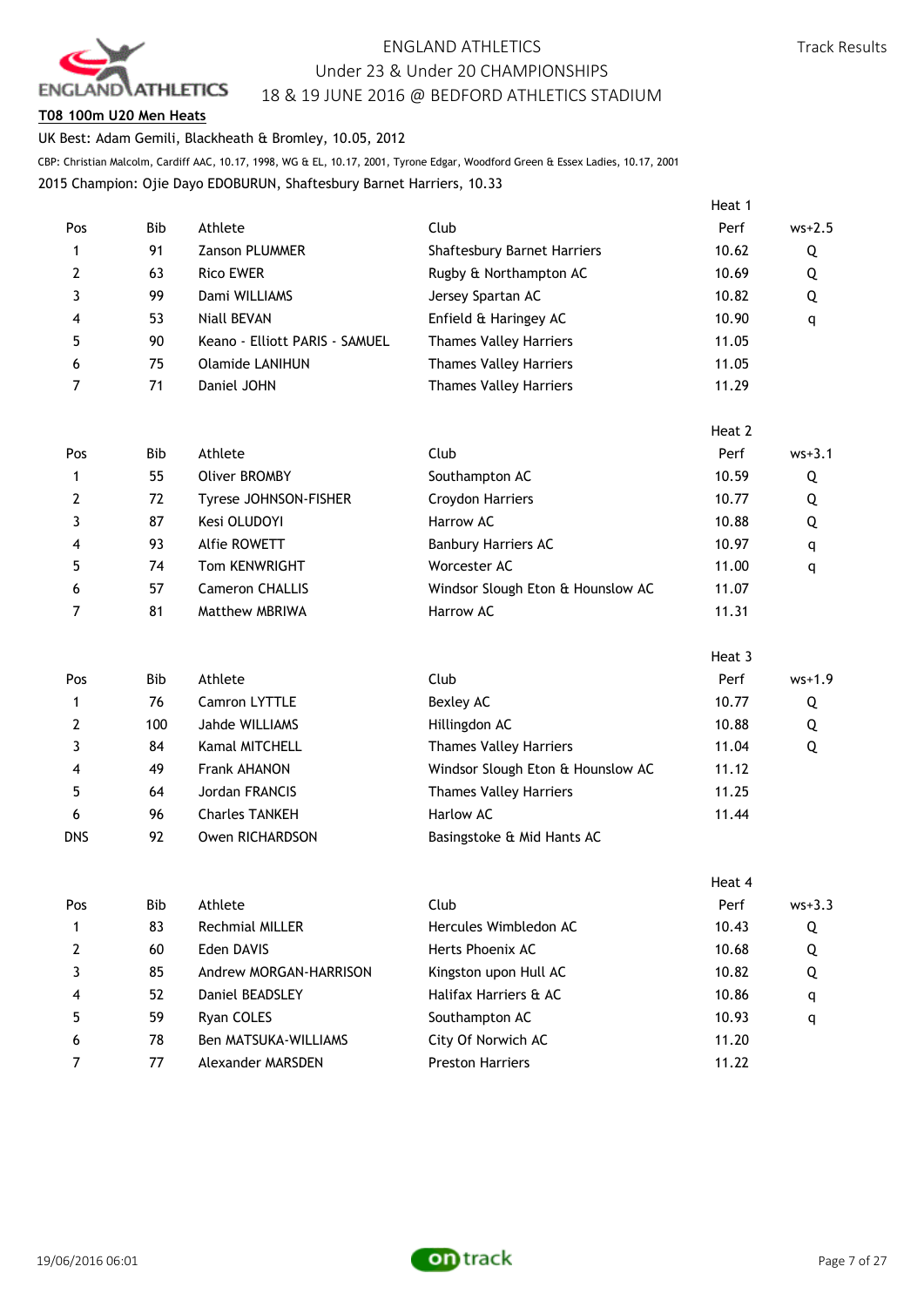

|     |            |                       |                                 | Heat 5 |          |
|-----|------------|-----------------------|---------------------------------|--------|----------|
| Pos | <b>Bib</b> | Athlete               | Club                            | Perf   | $ws+1.7$ |
| 1   | 80         | <b>Gerald MATTHEW</b> | Shaftesbury Barnet Harriers     | 10.61  | Q        |
| 2   | 73         | <b>Kristian JONES</b> | Cardiff AAC                     | 10.65  | Q        |
| 3   | 56         | <b>Kyron CANNY</b>    | Luton AC                        | 10.73  | Q        |
| 4   | 102        | <b>Tyler WILLIAMS</b> | <b>Newport Harriers</b>         | 11.05  | q        |
| 5   | 95         | Mohamed TAMBEDOU      | Harlow AC                       | 11.07  |          |
| 6   | 70         | Josiah HYACINTH       | <b>Coventry Godiva Harriers</b> | 11.10  |          |
| 7   | 593        | Drew MCINTYRE         | Inverclyde AC                   | 11.15  |          |
| 8   | 94         | Nilrem STEWART        | <b>Thames Valley Harriers</b>   | 11.29  |          |
|     |            |                       |                                 | Heat 6 |          |
| Pos |            | Athlete               | Club                            | Perf   | $ws+1.7$ |
| 1   | 97         | Nicholas WALSH        | <b>Tipton Harriers</b>          | 10.61  | Q        |
| 2   | 51         | Dominic ASHWELL       | Shaftesbury Barnet Harriers     | 10.79  | Q        |
| 3   | 86         | Regan O'CONNELL       | City of Sheffield & Dearne AC   | 11.14  | Q        |
| 4   | 68         | Sam GRIFFIN           | Middlesbrough AC (Mandale)      | 11.15  |          |
| 5   | 54         | <b>Ollie BIDDLE</b>   | Worcester AC                    | 11.25  |          |
| 6   | 58         | <b>Jamal CHAMBERS</b> | Dudley & Stourbridge Harriers   | 11.30  |          |
| 7   | 98         | Michael WATSON        | Medway & Maidstone AC           | 11.31  |          |

## **T28 100m U20 Women Final**

UK Best: Dina Asher-Smith, Blackheath & Bromley AC, 11.14, 2014 CBP: Dina Asher-Smith, Blackheath & Bromley AC, 11.11, 2014 2015 Champion: Daryll NEITA, Shaftesbury Barnet Harriers, 11.40

|                |      |                      |                                   | Final |          |
|----------------|------|----------------------|-----------------------------------|-------|----------|
| Pos            | Bib. | Athlete              | Club                              | Perf  | $ws-0.5$ |
|                | 644  | Imani-Lara LANSIQUOT | Sutton & District AC              | 11.49 |          |
| $\overline{2}$ | 627  | Hannah BRIER         | Swansea Harriers                  | 11.65 |          |
|                | 649  | Alisha REES          | Edinburgh AC                      | 11.83 |          |
| 4              | 622  | Finette AGYAPONG     | Newham & Essex Beagles AC         | 11.86 |          |
| 5              | 659  | Sophie YORKE         | Cheltenham & County Harriers      | 11.96 |          |
| 6              | 645  | Megan MARRS          | Windsor Slough Eton & Hounslow AC | 11.98 |          |
| 7              | 658  | Jenna WRISBERG       | Giffnock North AAC                | 11.99 |          |
| 8              | 623  | Gina AKPE-MOSES      | <b>Birchfield Harriers</b>        | 12.01 |          |
|                |      |                      |                                   |       |          |

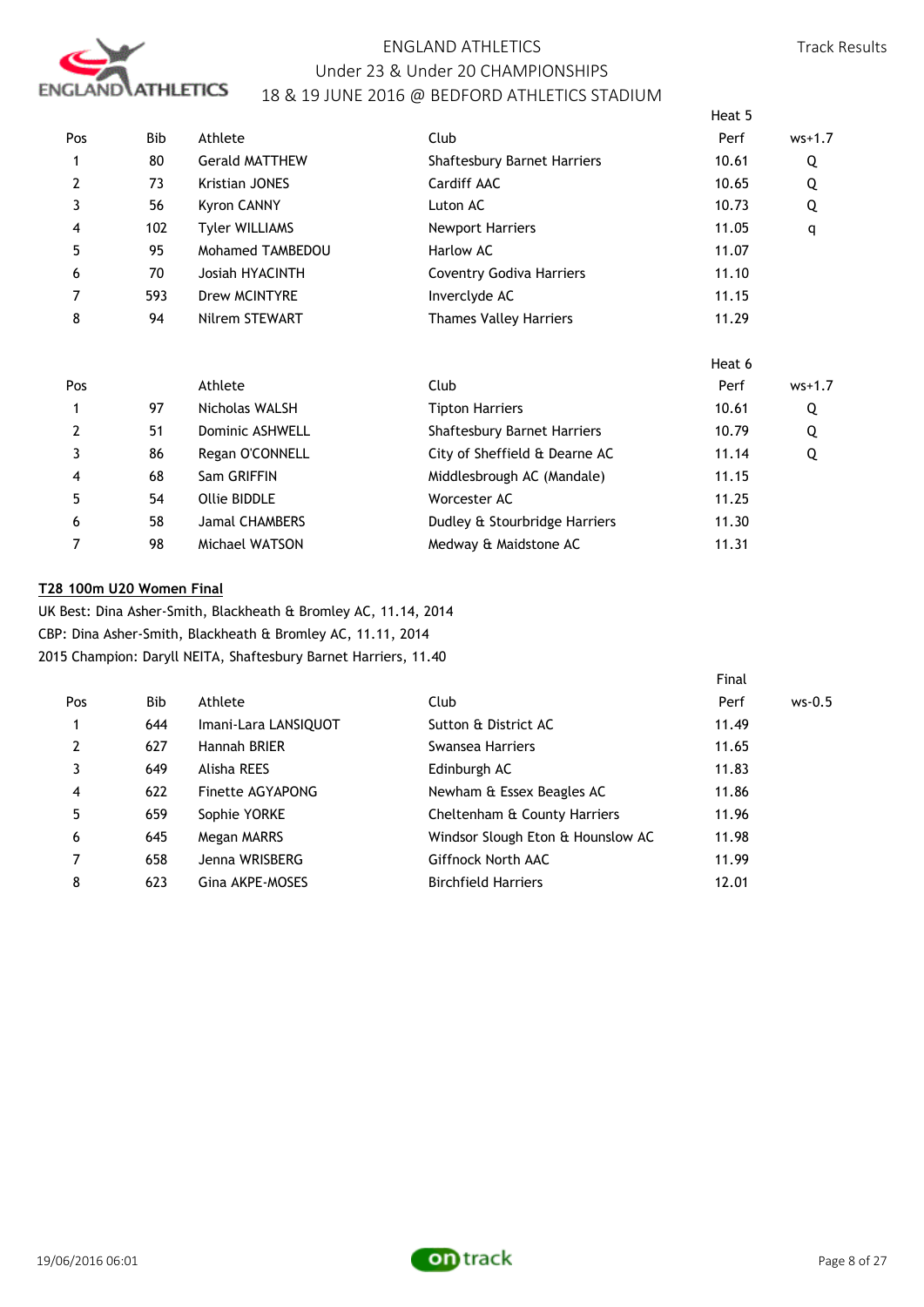

## **T18 100m U20 Women Semi Finals**

UK Best: Dina Asher-Smith, Blackheath & Bromley AC, 11.14, 2014 CBP: Dina Asher-Smith, Blackheath & Bromley AC, 11.11, 2014 2015 Champion: Daryll NEITA, Shaftesbury Barnet Harriers, 11.40

|                |            |                          |                                    | Semi 1 |          |
|----------------|------------|--------------------------|------------------------------------|--------|----------|
| Pos            | <b>Bib</b> | Athlete                  | Club                               | Perf   | $ws+0.6$ |
| 1              | 644        | Imani-Lara LANSIQUOT     | Sutton & District AC               | 11.40  | Q        |
| 2              | 645        | Megan MARRS              | Windsor Slough Eton & Hounslow AC  | 11.78  | Q        |
| 3              | 632        | Vera CHINEDU             | Cambridge Harriers                 | 11.92  |          |
| 4              | 652        | Molly SCOTT              | St L. O'Toole AC                   | 11.94  |          |
| 5              | 633        | Ashleigh CLARKE          | Croydon Harriers                   | 12.12  |          |
| 6              | 648        | <b>Eleanor RAWSON</b>    | City of Sheffield AC               | 12.18  |          |
| 7              | 637        | Page FAIRCLOUGH          | <b>Shaftesbury Barnet Harriers</b> | 12.20  |          |
| 8              | 646        | Vivien OLATUNJI          | Blackheath & Bromley Harriers AC   | 12.36  |          |
|                |            |                          |                                    | Semi 2 |          |
| Pos            | <b>Bib</b> | Athlete                  | Club                               | Perf   | $ws+0.6$ |
| 1              | 649        | Alisha REES              | Edinburgh AC                       | 11.63  | Q        |
| 2              | 658        | Jenna WRISBERG           | <b>Giffnock North AAC</b>          | 11.76  | Q        |
| 3              | 623        | Gina AKPE-MOSES          | <b>Birchfield Harriers</b>         | 11.82  | q        |
| 4              | 659        | Sophie YORKE             | Cheltenham & County Harriers       | 11.83  | q        |
| 5              | 634        | Jazz CRAWFORD            | Blackheath & Bromley Harriers AC   | 12.06  |          |
| 6              | 641        | Selina HENDERSON         | <b>Falkirk Victoria Harriers</b>   | 12.14  |          |
| 7              | 629        | Izzy BRYANT              | Southampton AC                     | 12.27  |          |
| 8              | 654        | <b>Sharhnee SKERVIN</b>  | Notts AC                           | 12.33  |          |
|                |            |                          |                                    | Semi 3 |          |
| Pos            | <b>Bib</b> | Athlete                  | Club                               | Perf   | $ws+0.4$ |
| 1              | 627        | Hannah BRIER             | Swansea Harriers                   | 11.52  | Q        |
| $\overline{2}$ | 622        | Finette AGYAPONG         | Newham & Essex Beagles AC          | 11.76  | Q        |
| 3              | 624        | Immanuela ALIU           | Blackheath & Bromley Harriers AC   | 12.03  |          |
| 4              | 650        | <b>Brittany ROBINSON</b> | <b>Thames Valley Harriers</b>      | 12.09  |          |
| 5              | 630        | Ebony CARR               | Marshall Milton Keynes AC          | 12.19  |          |
| 6              | 640        | <b>Billie Jo HARRIS</b>  | Rotherham Harriers & AC            | 12.27  |          |
| 7              | 1019       | Yvette WESTWOOD          | Gloucester AC                      | 12.28  |          |
| 8              | 639        | <b>Catherine HARDY</b>   | Gloucester AC                      | 12.30  |          |
|                |            |                          |                                    |        |          |

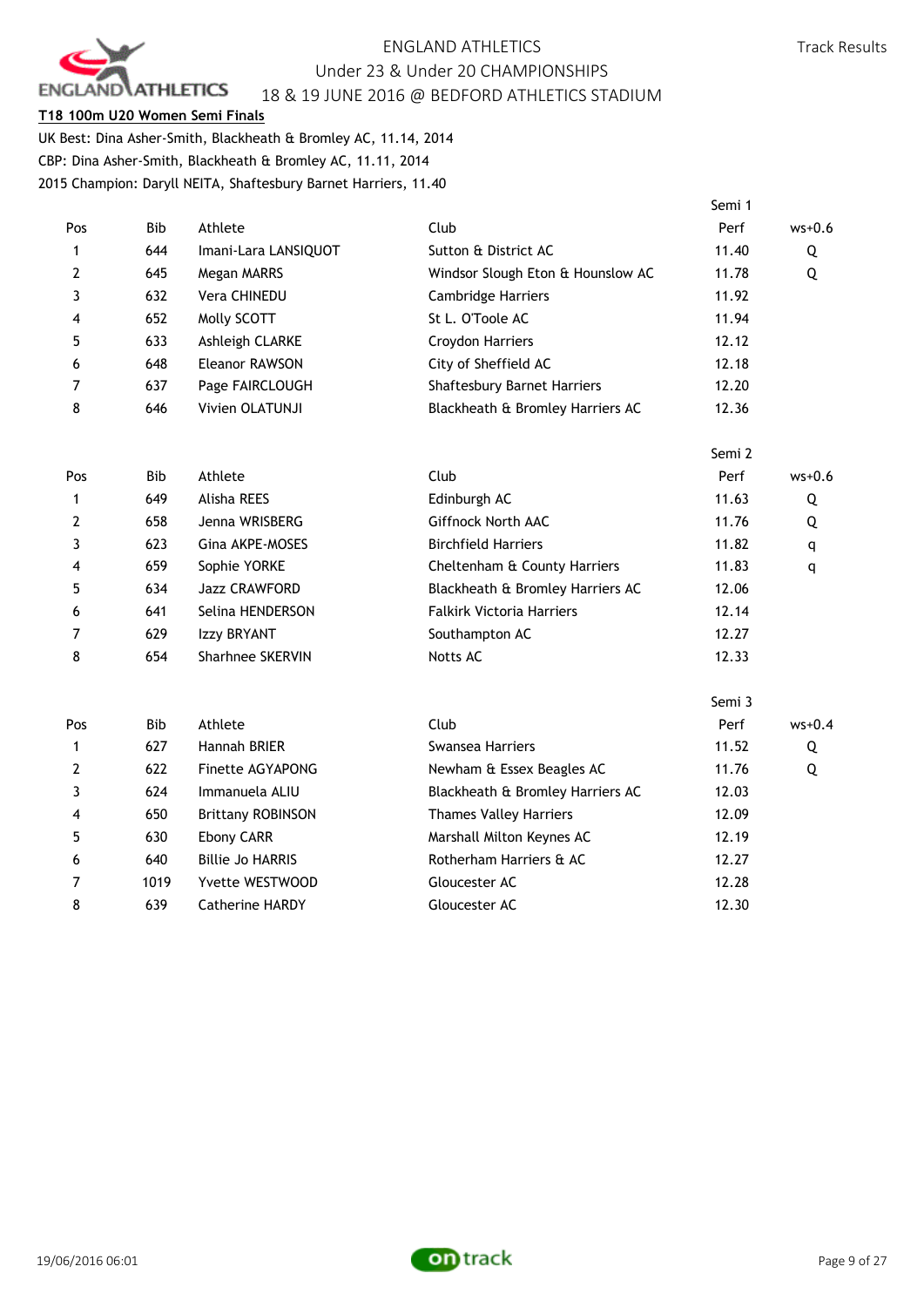

## **T09 100m U20 Women Heats**

UK Best: Dina Asher-Smith, Blackheath & Bromley AC, 11.14, 2014 CBP: Dina Asher-Smith, Blackheath & Bromley AC, 11.11, 2014 2015 Champion: Daryll NEITA, Shaftesbury Barnet Harriers, 11.40

|                |            |                          |                                   | Heat 1 |            |
|----------------|------------|--------------------------|-----------------------------------|--------|------------|
| Pos            | Bib        | Athlete                  | Club                              | Perf   | $ws+2.5$   |
| 1              | 649        | Alisha REES              | Edinburgh AC                      | 11.56  | Q          |
| 2              | 630        | Ebony CARR               | Marshall Milton Keynes AC         | 11.95  | Q          |
| 3              | 640        | <b>Billie Jo HARRIS</b>  | Rotherham Harriers & AC           | 12.06  | Q          |
| 4              | 633        | Ashleigh CLARKE          | Croydon Harriers                  | 12.08  | Q          |
| 5              | 654        | Sharhnee SKERVIN         | Notts AC                          | 12.19  | q          |
| 6              | 643        | Darcey KUYPERS           | Medway & Maidstone AC             | 12.43  |            |
| 7              | 651        | Sherique RUDDOCK         | <b>Thames Valley Harriers</b>     | 13.13  |            |
|                |            |                          |                                   | Heat 2 |            |
| Pos            | <b>Bib</b> | Athlete                  | Club                              | Perf   | $ws+1.4$   |
| 1              | 627        | Hannah BRIER             | <b>Swansea Harriers</b>           | 11.60  | Q          |
| $\mathbf{2}$   | 624        | Immanuela ALIU           | Blackheath & Bromley Harriers AC  | 11.97  | Q          |
| 3              | 652        | Molly SCOTT              | St L. O'Toole AC                  | 12.00  | Q          |
| 4              | 646        | Vivien OLATUNJI          | Blackheath & Bromley Harriers AC  | 12.13  | Q          |
| 5              | 642        | Parris JOHNSON           | Blackheath & Bromley Harriers AC  | 12.35  |            |
| 6              | 656        | Ffion WADDON             | <b>Newport Harriers</b>           | 12.53  |            |
| 7              | 631        | Ella CHALMERS            | Worthing & District Harriers      | 12.72  |            |
|                |            |                          |                                   | Heat 3 |            |
| Pos            | <b>Bib</b> | Athlete                  | Club                              | Perf   | $ws+1.6$   |
| 1              | 644        | Imani-Lara LANSIQUOT     | Sutton & District AC              | 11.25  | Q          |
| $\mathbf{2}$   | 645        | Megan MARRS              | Windsor Slough Eton & Hounslow AC | 11.72  | Q          |
| 3              | 637        | Page FAIRCLOUGH          | Shaftesbury Barnet Harriers       | 12.02  | Q          |
| 4              | 629        | Izzy BRYANT              | Southampton AC                    | 12.30  | Q          |
| 5              | 625        | Kristal AWUAH            | Herne Hill Harriers               | 12.30  |            |
| 6              | 636        | Leanza DWAAH             | Enfield & Haringey AC             | 12.52  |            |
| $\overline{7}$ | 635        | Tia DEVLIA               | <b>Birchfield Harriers</b>        | 12.62  |            |
|                |            |                          |                                   | Heat 4 |            |
| Pos            | Bib        | Athlete                  | Club                              | Perf   | $ws + 3.6$ |
| 1              | 622        | Finette AGYAPONG         | Newham & Essex Beagles AC         | 11.71  | Q          |
| 2              | 632        | Vera CHINEDU             | Cambridge Harriers                | 11.81  | Q          |
| 3              | 658        | Jenna WRISBERG           | Giffnock North AAC                | 11.85  | Q          |
| 4              | 650        | <b>Brittany ROBINSON</b> | <b>Thames Valley Harriers</b>     | 11.92  | Q          |
| 5              | 648        | Eleanor RAWSON           | City of Sheffield AC              | 12.25  | q          |
| 6              | 638        | Lauren GREIG             | <b>Glasgow School of Sport</b>    | 12.60  |            |

Heat 5

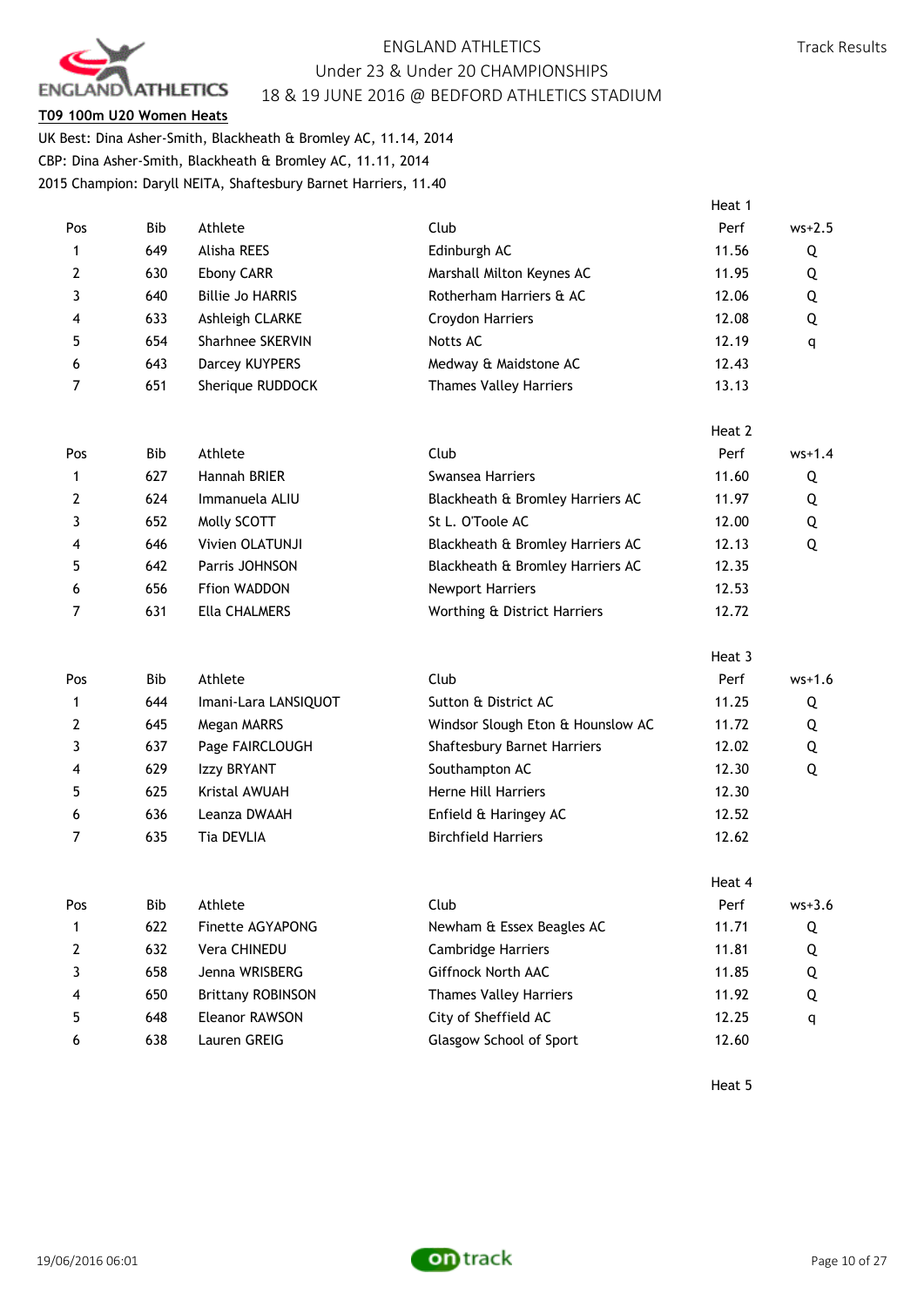

# ENGLAND ATHLETICS Under 23 & Under 20 CHAMPIONSHIPS

# 18 & 19 JUNE 2016 @ BEDFORD ATHLETICS STADIUM

| Pos            | <b>Bib</b> | Athlete                | Club                             | Perf  | $ws + 3.1$ |
|----------------|------------|------------------------|----------------------------------|-------|------------|
|                | 623        | Gina AKPE-MOSES        | <b>Birchfield Harriers</b>       | 11.74 | Q          |
| $\overline{2}$ | 659        | Sophie YORKE           | Cheltenham & County Harriers     | 11.85 | Q          |
|                | 634        | <b>Jazz CRAWFORD</b>   | Blackheath & Bromley Harriers AC | 12.02 | Q          |
| 4              | 641        | Selina HENDERSON       | <b>Falkirk Victoria Harriers</b> | 12.04 | Q          |
| 5              | 639        | <b>Catherine HARDY</b> | Gloucester AC                    | 12.06 | a          |
| 6              | 1019       | Yvette WESTWOOD        | Gloucester AC                    | 12.10 | q          |
|                | 653        | Modupe SHOKUNBI        | Blackheath & Bromley Harriers AC | 12.37 |            |

## **T29 100m U23 Men Final**

UK Best: Chijindu Ujah, Enfield & Haringey, 9.96, 2014 CBP: Adam Gemili, Blackheath & Bromley AC, 10.09, 2013 2015 Champion: Josh COX, Bedford & County AC, 10.39

|                |            |                      |                                   | Final      |          |
|----------------|------------|----------------------|-----------------------------------|------------|----------|
| Pos            | <b>Bib</b> | Athlete              | Club                              | Perf       | $ws-0.5$ |
| 1              | 43         | <b>Adam THOMAS</b>   | Bracknell AC                      | 10.50      |          |
| $\overline{2}$ | 17         | Samuel GORDON        | Cardiff AAC                       | 10.51      |          |
|                | 45         | Ronnie WELLS         | Yeovil Olympiads AC               | 10.57      |          |
| 4              | 10         | Anaximandro DASILVA  | Cardiff AAC                       | 10.66      |          |
| 5              | 3          | <b>Reuben ARTHUR</b> | Enfield & Haringey AC             | 10.71      |          |
| 6              | 15         | Nathan GILBERT       | Windsor Slough Eton & Hounslow AC | 10.73      |          |
| DQ             | 9          | Josh COX             | Bedford & County AC               | Rule 162.7 |          |
| <b>DNS</b>     | 8          | Andrew COUSINS       | <b>Birchfield Harriers</b>        |            |          |

## **T19 100m U23 Men Semi Finals**

UK Best: Chijindu Ujah, Enfield & Haringey, 9.96, 2014 CBP: Adam Gemili, Blackheath & Bromley AC, 10.09, 2013 2015 Champion: Josh COX, Bedford & County AC, 10.39

| Pos | Bib        | Athlete                     | Club                                | Perf   | $ws+0.3$   |
|-----|------------|-----------------------------|-------------------------------------|--------|------------|
|     | 43         | <b>Adam THOMAS</b>          | Bracknell AC                        | 10.51  | Q          |
| 2   | 9          | Josh COX                    | Bedford & County AC                 | 10.59  | Q          |
| 3   | 10         | Anaximandro DASILVA         | Cardiff AAC                         | 10.59  | Q          |
| 4   | 3          | <b>Reuben ARTHUR</b>        | Enfield & Haringey AC               | 10.64  | q          |
| 5   | 35         | Jamal-Marcus RHODEN-STEVENS | <b>Shaftesbury Barnet Harriers</b>  | 10.74  |            |
| 6   | 14         | Theo ETIENNE                | Hercules Wimbledon AC               | 10.77  |            |
|     | 13         | Joseph DEWAR                | Woodford Green AC with Essex Ladies | 10.83  |            |
| 8   | 29         | Salim MUHAMMAD              | Harrow AC                           | 10.86  |            |
|     |            |                             |                                     | Semi 2 |            |
|     |            |                             |                                     |        |            |
| Pos | <b>Bib</b> | Athlete                     | Club                                | Perf   | $ws + 1.1$ |
|     | 17         | Samuel GORDON               | Cardiff AAC                         | 10.45  | Q          |
| 2   | 45         | Ronnie WELLS                | Yeovil Olympiads AC                 | 10.57  | Q          |
| 3   | 21         | <b>Elliott HURLEY</b>       | City of Sheffield & Dearne AC       | 10.60  | Q          |
| 4   | 15         | Nathan GILBERT              | Windsor Slough Eton & Hounslow AC   | 10.63  | q          |
| 5   | 6          | Leroy CAIN                  | <b>Thames Valley Harriers</b>       | 10.67  |            |
| 6   | 37         | <b>Mutara SHERIFF</b>       | St Mary's Richmond AC               | 10.80  |            |
| 7   | 46         | <b>Thomas WILLIAMS</b>      | Barry & Vale Harriers               | 10.83  |            |



Semi 1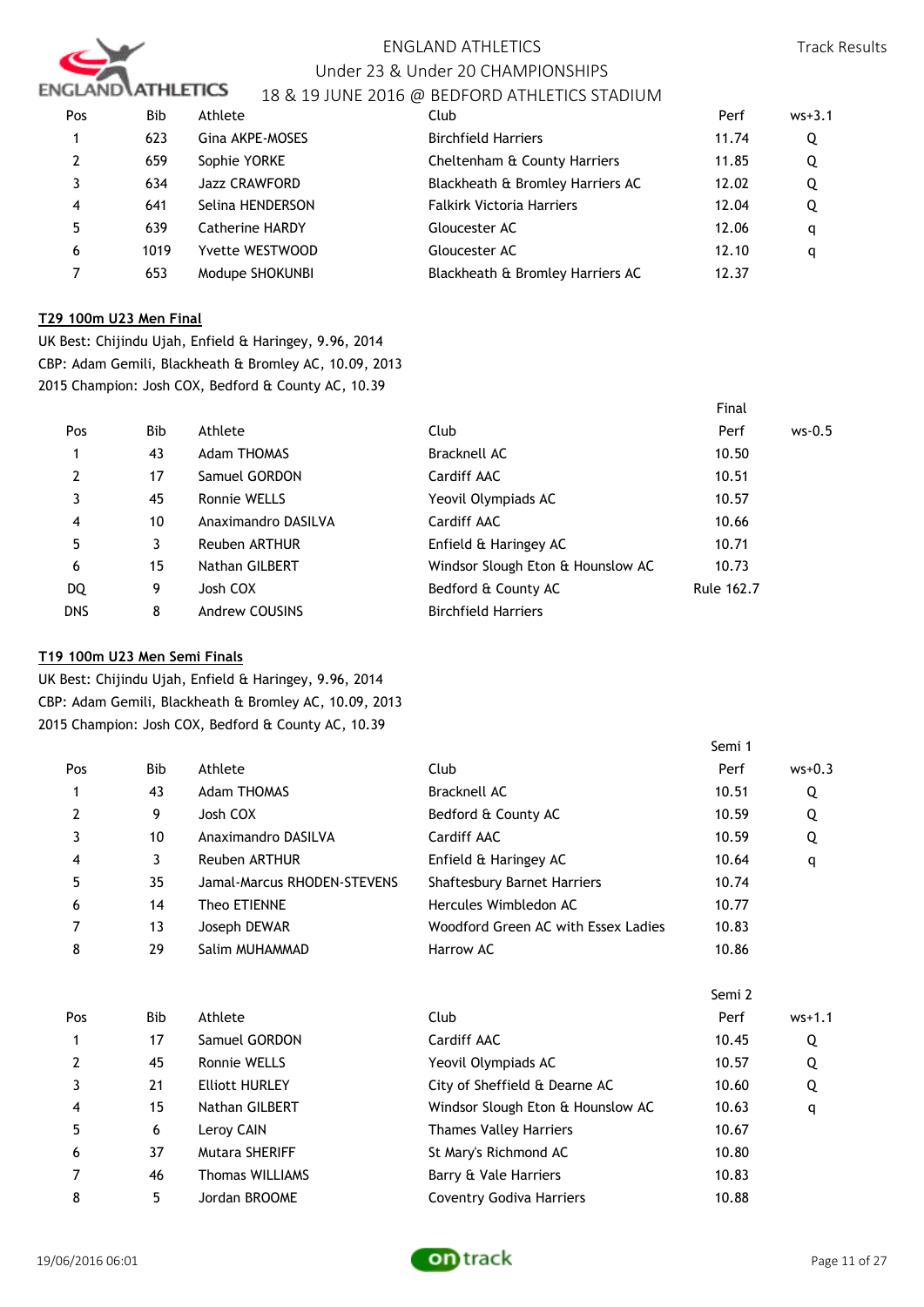

# **T10 100m U23 Men Heats**

UK Best: Chijindu Ujah, Enfield & Haringey, 9.96, 2014 CBP: Adam Gemili, Blackheath & Bromley AC, 10.09, 2013 2015 Champion: Josh COX, Bedford & County AC, 10.39

| Pos        | Bib          | Athlete                     | Club                                | Perf   | $ws+1.8$   |
|------------|--------------|-----------------------------|-------------------------------------|--------|------------|
| 1          | 9            | Josh COX                    | Bedford & County AC                 | 10.45  | Q          |
| 2          | 43           | <b>Adam THOMAS</b>          | <b>Bracknell AC</b>                 | 10.47  | Q          |
| 3          | 15           | Nathan GILBERT              | Windsor Slough Eton & Hounslow AC   | 10.58  | Q          |
| 4          | 35           | Jamal-Marcus RHODEN-STEVENS | <b>Shaftesbury Barnet Harriers</b>  | 10.74  | q          |
| 5          | 27           | Karl MCCLEAN                | City of Lisburn AC                  | 11.03  |            |
| 6          | 40           | Jordan SPENCE               | Corby AC                            | 11.07  |            |
| 7          | 28           | <b>Gift MCLAREN</b>         | South London Harriers               | 11.25  |            |
| <b>DNS</b> | 44           | Daniel WALSH                | Gateshead Harriers & AC             |        |            |
|            |              |                             |                                     | Heat 2 |            |
| Pos        | <b>Bib</b>   | Athlete                     | Club                                | Perf   | $ws + 1.8$ |
| 1          | 21           | <b>Elliott HURLEY</b>       | City of Sheffield & Dearne AC       | 10.56  | Q          |
| 2          | 6            | Leroy CAIN                  | <b>Thames Valley Harriers</b>       | 10.58  | Q          |
| 3          | 37           | Mutara SHERIFF              | St Mary's Richmond AC               | 10.68  | Q          |
| 4          | 46           | <b>Thomas WILLIAMS</b>      | Barry & Vale Harriers               | 10.68  | q          |
| 5          | 5            | Jordan BROOME               | <b>Coventry Godiva Harriers</b>     | 10.71  | q          |
| 6          | 30           | Daniel ODERINDE             | Marshall Milton Keynes AC           | 10.80  |            |
| 7          | 34           | Mark PRENTICE               | Cardiff AAC                         | 11.10  |            |
| 8          | 39           | Ishmael SMITH-JOHN          | Blackheath & Bromley Harriers AC    | 11.34  |            |
|            |              |                             |                                     | Heat 3 |            |
| Pos        | <b>Bib</b>   | Athlete                     | Club                                | Perf   | $ws+2.0$   |
| 1          | 13           | Joseph DEWAR                | Woodford Green AC with Essex Ladies | 10.59  | Q          |
| 2          | 10           | Anaximandro DASILVA         | Cardiff AAC                         | 10.64  | Q          |
| 3          | 29           | Salim MUHAMMAD              | Harrow AC                           | 10.71  | Q          |
| 4          | 25           | <b>Jack LAWRENCE</b>        | <b>Birchfield Harriers</b>          | 10.77  |            |
| 5          | $\mathbf 1$  | Shad-Marc AARON             | <b>Birchfield Harriers</b>          | 10.92  |            |
| 6          | 4            | <b>Adam BAILEY</b>          | Barrow & Furness Striders AC        | 11.07  |            |
| 7          | 26           | Sean LODOVICA               | Shaftesbury Barnet Harriers         | 11.46  |            |
|            |              |                             |                                     | Heat 4 |            |
| Pos        | Bib          | Athlete                     | Club                                | Perf   | $ws + 2.0$ |
| 1          | 45           | Ronnie WELLS                | Yeovil Olympiads AC                 | 10.46  | Q          |
| 2          | 17           | Samuel GORDON               | Cardiff AAC                         | 10.50  | Q          |
| 3          | $\mathbf{3}$ | Reuben ARTHUR               | Enfield & Haringey AC               | 10.52  | Q          |
| 4          | 14           | Theo ETIENNE                | Hercules Wimbledon AC               | 10.67  | q          |
| 5          | 12           | <b>Jake DAWKINS</b>         | Cardiff AAC                         | 10.94  |            |
| 6          | 33           | Kyle POTTER                 | West Suffolk AC                     | 10.96  |            |
| 7          | 18           | Andy GRIMWOOD               | Worcester AC                        | 11.09  |            |
| 8          | 44           | Daniel WALSH                | Gateshead Harriers & AC             | 11.16  | Rule 125.5 |

Heat 1

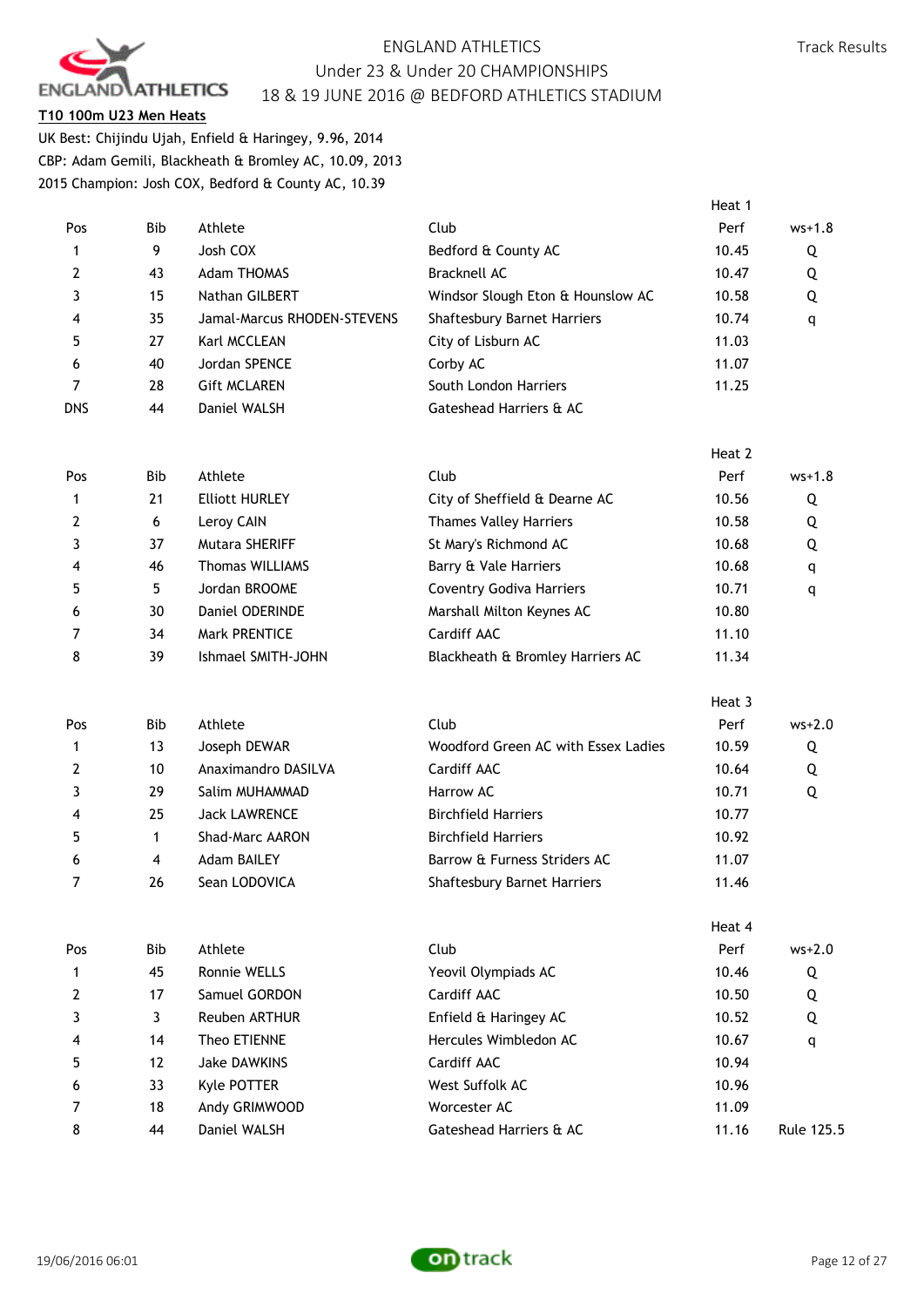

## **T11 400m U23 Men Heats**

UK Best: David Grindley, Wigan, 44.47, 1992 CBP: Nigel Levine, Windsor Slough Eton & Hounslow AC, 45.85, 2011 2015 Champion: David HALL, Dartford Harriers AC, 47.27

|                |            |                        |                                       | Heat 1 |   |
|----------------|------------|------------------------|---------------------------------------|--------|---|
| Pos            | <b>Bib</b> | Athlete                | Club                                  | Perf   |   |
| $\mathbf{1}$   | 493        | Owen SMITH             | Cardiff AAC                           | 47.57  | Q |
| 2              | 465        | Joseph REID            | Cardiff AAC                           | 47.91  | Q |
| 3              | 363        | Joseph KINSEY          | <b>Birchfield Harriers</b>            | 48.34  | q |
| 4              | 328        | Sam HAZEL              | <b>Shaftesbury Barnet Harriers</b>    | 49.19  |   |
| 5              | 259        | Reece DIMECH           | Medway & Maidstone AC                 | 49.83  |   |
| 6              | 531        | Frano VAINIO-DOISEUL   | Cambridge Harriers                    | 50.86  |   |
| 7              | 202        | Eoghan BUGGY           | St Abbans AC                          | 51.05  |   |
|                |            |                        |                                       | Heat 2 |   |
| Pos            | <b>Bib</b> | Athlete                | Club                                  | Perf   |   |
| $\mathbf{1}$   | 557        | Mark WILLIAMS          | University of Birmingham AC & XC Club | 48.08  | Q |
| $\overline{2}$ | 166        | <b>Niclas BAKER</b>    | Crawley AC                            | 48.86  | Q |
| 3              | 176        | Marcus BAYONA-MARTINEZ | Brecon AC                             | 49.26  |   |
| 4              | 479        | Simbarashe RWAMBIWA    | <b>Birchfield Harriers</b>            | 49.57  |   |
| 5              | 195        | <b>Declan BRENNAN</b>  | Pitreavie AAC                         | 49.66  |   |
| 6              | 473        | Jamie ROBINSON         | Southampton AC                        | 50.08  |   |
|                |            |                        |                                       | Heat 3 |   |
| Pos            | <b>Bib</b> | Athlete                | Club                                  | Perf   |   |
| 1              | 552        | <b>Jack WIGHTMAN</b>   | Newquay & Par AC                      | 48.11  | Q |
| $\overline{2}$ | 489        | Robert SHIPLEY         | City of York AC                       | 48.87  | Q |
| 3              | 236        | Mark COTTAM            | Bristol & West AC                     | 49.17  | q |
| 4              | 146        | Krishawn AIKEN         | Enfield & Haringey AC                 | 49.69  |   |
| 5              | 589        | Jason HOYLE            | Oldham & Royston Harriers             | 49.91  |   |
| 6              | 303        | Daniel GRAY            | Woodford Green AC with Essex Ladies   | 51.15  |   |
|                |            |                        |                                       |        |   |

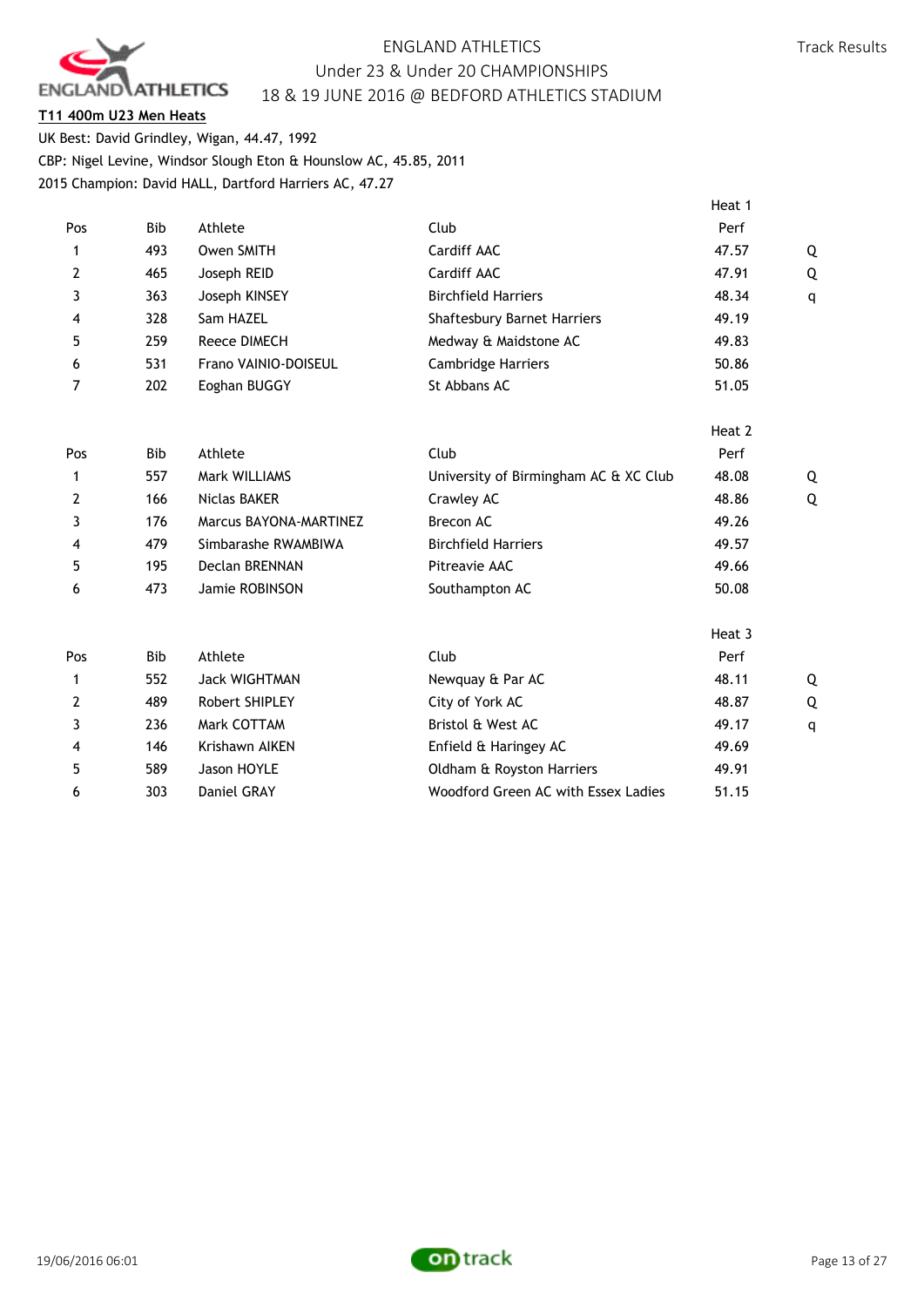

## **T12 400m U23 Women Heats**

UK Best: Christine Ohuruogu, Newham & Essex Beagles, 50.28, 2006 CBP: Christine Ohuruogu, Newham & Essex Beagles, 52.43, 2005 2015 Champion: Kirsten MCASLAN, Sale Harriers Manchester, 53.54

|                |            |                       |                                    | Heat 1 |   |
|----------------|------------|-----------------------|------------------------------------|--------|---|
| Pos            | <b>Bib</b> | Athlete               | Club                               | Perf   |   |
| 1              | 769        | Rachel DICKENS        | Blackheath & Bromley Harriers AC   | 54.83  | Q |
| $\mathbf{2}$   | 733        | Olivia CAESAR         | Swansea Harriers                   | 55.33  | Q |
| 3              | 992        | <b>Holly TURNER</b>   | Crawley AC                         | 56.71  |   |
| 4              | 717        | Loren BLEAKEN         | <b>Birchfield Harriers</b>         | 56.84  |   |
| 5              | 886        | <b>Nessa MILLET</b>   | Loughborough Students AC           | 57.13  |   |
| 6              | 819        | Lizzie HARRIS         | Cardiff AAC                        | 57.82  |   |
| 7              | 841        | Amy JARAMAZOVIC       | Andover AC                         | 58.38  |   |
|                |            |                       |                                    | Heat 2 |   |
| Pos            | <b>Bib</b> | Athlete               | Club                               | Perf   |   |
| 1              | 899        | Lina NIELSEN          | Enfield & Haringey AC              | 54.27  | Q |
| $\overline{2}$ | 852        | Nicole KENDALL        | Kingston AC & Poly Harriers        | 55.58  | Q |
| 3              | 826        | Amy HILLYARD          | <b>Birchfield Harriers</b>         | 55.72  | q |
| 4              | 768        | Alice DESFORGES       | Notts AC                           | 55.72  | q |
| 5              | 774        | Rachel DONNISON       | Cardiff AAC                        | 56.71  |   |
| 6              | 1014       | Lindsey YOUNG         | Banchory Stonehaven AC             | 59.39  |   |
| 7              | 949        | Sydney ROBERTSON      | Gateshead Harriers & AC            | 60.44  |   |
|                |            |                       |                                    | Heat 3 |   |
| Pos            | <b>Bib</b> | Athlete               | Club                               | Perf   |   |
| 1              | 855        | Jessie KNIGHT         | Windsor Slough Eton & Hounslow AC  | 55.10  | Q |
| $\overline{2}$ | 736        | Nikita CAMPBELL-SMITH | <b>Birchfield Harriers</b>         | 55.91  | Q |
| 3              | 705        | Sabrina BAKARE        | <b>Shaftesbury Barnet Harriers</b> | 56.19  |   |

4 914 Melissa OWUSU-ANSAH Blackheath & Bromley Harriers AC 56.92 5 1013 Georgia YEARBY Leeds City AC 57.16 6 972 Abbey STANLEY Rotherham Harriers & AC 58.57

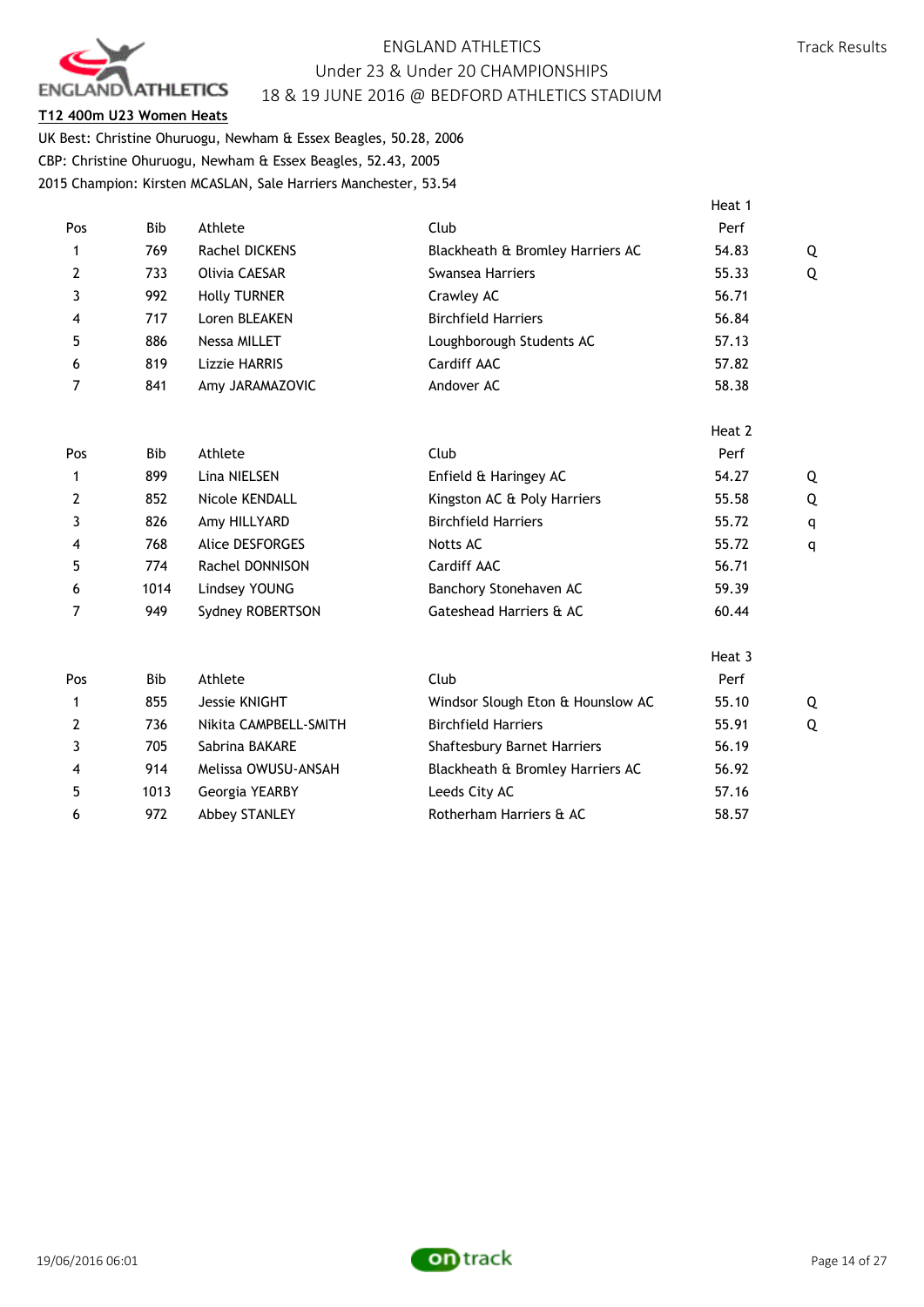

# Track Results

# **T13 400m U20 Men Heats**

UK Best: Martyn Rooney, Croydon Harriers, 45.35, 2006 CBP: Mark Richardson, Windsor Slough Eton & Hounslow, 45.72, 1991 2015 Champion: Freddie OWSLEY, Bristol & West AC, 48.56

|                |            |                             |                                   | Heat 1 |   |
|----------------|------------|-----------------------------|-----------------------------------|--------|---|
| Pos            | <b>Bib</b> | Athlete                     | Club                              | Perf   |   |
| 1              | 584        | Alex HAYDOCK-WILSON         | Windsor Slough Eton & Hounslow AC | 48.02  | Q |
| $\overline{2}$ | 564        | Connor WOOD                 | Leeds City AC                     | 48.10  | Q |
| 3              | 521        | Lee THOMPSON                | Rotherham Harriers & AC           | 48.11  | q |
| 4              | 201        | Lewis BROWN                 | Cumbernauld AAC                   | 48.53  |   |
| 5              | 336        | <b>Jack HOCKING</b>         | Worcester AC                      | 49.38  |   |
| 6              | 182        | Tor BENNETT WILLIAMS        | Wolverhampton & Bilston           | 49.95  |   |
| 7              | 282        | Ciaran FLAHERTY             | Cambridge & Coleridge AC          | 50.57  |   |
| 8              | 368        | Nimi KOLADE                 | Hercules Wimbledon AC             | 50.83  |   |
|                |            |                             |                                   | Heat 2 |   |
| Pos            | <b>Bib</b> | Athlete                     | Club                              | Perf   |   |
| 1              | 215        | <b>Cameron CHALMERS</b>     | Guernsey Island AAC               | 47.58  | Q |
| $\mathbf{2}$   | 223        | <b>Ben CLARIDGE</b>         | <b>White Horse Harriers</b>       | 47.90  | Q |
| 3              | 472        | Psalm ROBERTS-NASH          | Wolverhampton & Bilston           | 48.09  | q |
| 4              | 435        | Michael OKU-AMPOFO          | Newham & Essex Beagles AC         | 49.32  |   |
| 5              | 480        | <b>Ashley SANDALL</b>       | Nene Valley Harriers              | 49.71  |   |
| 6              | 383        | <b>Blaine LEWIS-SHALLOW</b> | Reading AC                        | 49.95  |   |
| $\overline{7}$ | 147        | <b>Thomas AINSWORTH</b>     | Tamworth AC                       | 49.95  |   |
|                |            |                             |                                   | Heat 3 |   |
| Pos            | <b>Bib</b> | Athlete                     | Club                              | Perf   |   |
| 1              | 304        | <b>Ellis GREATREX</b>       | Wolverhampton & Bilston           | 47.47  | Q |
| $\overline{2}$ | 92         | Owen RICHARDSON             | Basingstoke & Mid Hants AC        | 47.59  | Q |
| 3              | 196        | Joseph BRIER                | Swansea Harriers                  | 48.21  |   |
| 4              | 169        | <b>Scott BARKER</b>         | Andover AC                        | 48.53  |   |
| 5              | 483        | Ocean SCHWARTZ              | Blackheath & Bromley Harriers AC  | 49.09  |   |
| 6              | 474        | Joseph ROGERS               | Halesowen ACC                     | 49.12  |   |
| 7              | 498        | Emmanuel SOSANYA            | Newham & Essex Beagles AC         | 49.67  |   |
|                |            |                             |                                   |        |   |

# **T14 400m U20 Women Heats**

UK Best: Linsey MacDonald, Pitreavie AC, 51.16, 1980 CBP: Cheriece Hylton, Blackheath & Bromley AC, 53.54, 2015 2015 Champion: Cheriece HYLTON, Blackheath & Bromley AC, 53.54

|     |            |                       |                                    | Heat 1 |   |
|-----|------------|-----------------------|------------------------------------|--------|---|
| Pos | <b>Bib</b> | Athlete               | Club                               | Perf   |   |
| 1   | 711        | Ella BARRETT          | Chesterfield & District AC         | 55.00  | Q |
| 2   | 712        | Lily BECKFORD         | <b>Shaftesbury Barnet Harriers</b> | 55.44  | Q |
| 3   | 764        | Megan DAVIES          | Cannock & Stafford AC              | 56.55  | q |
| 4   | 941        | Amelia REYNOLDS       | Cardiff AAC                        | 56.97  |   |
| 5   | 803        | <b>Vicky GITTINS</b>  | <b>Birchfield Harriers</b>         | 57.21  |   |
| 6   | 990        | <b>Chloe THORNTON</b> | Enfield & Haringey AC              | 59.43  |   |
|     | 745        | <b>Belinda CLARK</b>  | City of Norwich AC                 | 60.35  |   |

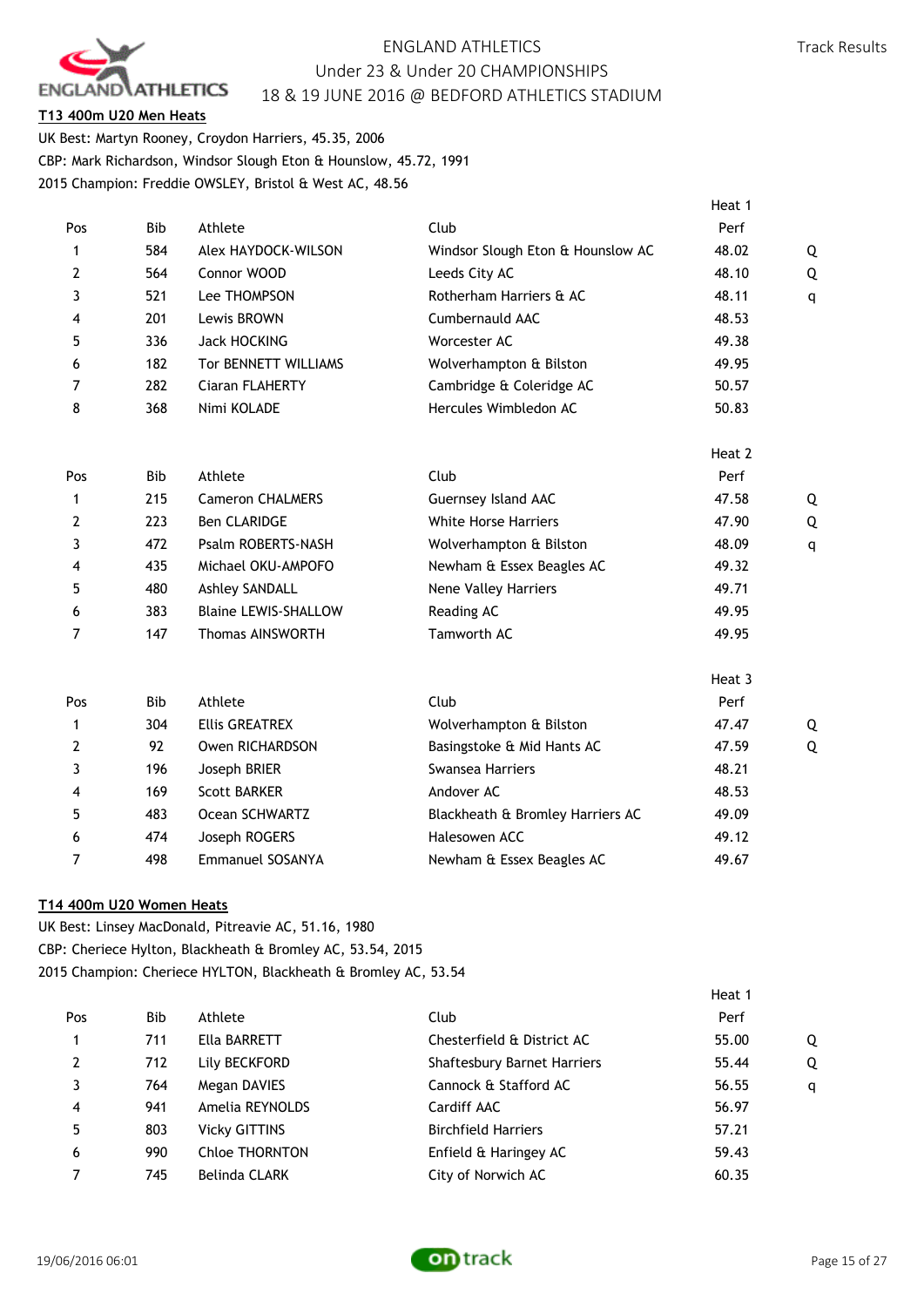

|                |            |                        |                               | Heat 2 |   |
|----------------|------------|------------------------|-------------------------------|--------|---|
| Pos            | Bib        | Athlete                | Club                          | Perf   |   |
| 1              | 1003       | <b>Hannah WILLIAMS</b> | Herts Phoenix AC              | 54.14  | Q |
| $\overline{2}$ | 742        | <b>Jill CHERRY</b>     | Victoria Park City Of Glasgow | 56.23  | Q |
| 3              | 812        | <b>Emily HACK</b>      | Herts Phoenix AC              | 57.04  |   |
| 4              | 710        | Harriet COOPER         | Charnwood A C                 | 57.83  |   |
| 5              | 701        | Nastassja ALLIN        | Enfield & Haringey AC         | 58.22  |   |
| <b>DNS</b>     | 938        | Catherine REID         | <b>Manx Harriers</b>          |        |   |
|                |            |                        |                               | Heat 3 |   |
| Pos            | <b>Bib</b> | Athlete                | Club                          | Perf   |   |
| 1              | 947        | <b>Melissa ROBERTS</b> | Cardiff AAC                   | 55.78  | Q |
| $\overline{2}$ | 976        | <b>Kelsey STEWART</b>  | Aberdeen AAC                  | 56.01  | Q |
| 3              | 957        | Lauren RUSSELL         | Bedford & County AC           | 56.32  | q |
| 4              | 969        | Mia SPENCE             | Notts AC                      | 56.84  |   |
| 5              | 906        | Rebecca O'HARA         | Tonbridge AC                  | 57.68  |   |
| 6              | 706        | <b>Ellie BANDY</b>     | Herts Phoenix AC              | 58.80  |   |

# **T15 3000m U20 Men Straight Final**

UK Best: Jon Richards, Cornwall AC, 7:48.28, 1983 CBP: Paul Davies-Hale, Cannock & Staffs AC, 7:59.55, 1984 2015 Champion:

|                |     |                         |                                    | Final    |
|----------------|-----|-------------------------|------------------------------------|----------|
| Pos            | Bib | Athlete                 | Club                               | Perf     |
| 1              | 225 | <b>Gus COCKLE</b>       | Aldershot Farnham & District       | 08:20.35 |
| $\overline{2}$ | 508 | <b>Paulos SURAFEL</b>   | Enfield & Haringey AC              | 08:24.40 |
| 3              | 362 | Alasdair KINLOCH        | Tonbridge AC                       | 08:29.14 |
| 4              | 148 | <b>Isaac AKERS</b>      | Corby AC                           | 08:30.15 |
| 5              | 177 | <b>Scott BEATTIE</b>    | Morpeth Harriers & AC              | 08:31.46 |
| 6              | 420 | <b>Tom MORTIMER</b>     | Stroud AC                          | 08:33.89 |
| 7              | 511 | Sol SWEENEY             | Perth Strathtay Harriers           | 08:34.51 |
| 8              | 254 | Jamie DEE               | <b>Shaftesbury Barnet Harriers</b> | 08:39.07 |
| 9              | 308 | <b>Gareth GRIFFITHS</b> | Tipton Harriers                    | 08:43.06 |
| 10             | 548 | <b>Neil WELLARD</b>     | Kingston AC & Poly Harriers        | 08:49.81 |
| 11             | 316 | Harry HALFORD           | Wolverhampton & Bilston            | 08:52.23 |
| 12             | 139 | Ahmed ABDULLE           | Ilford AC                          | 08:56.10 |
| 13             | 455 | Harry POWELL            | Kingston upon Hull AC              | 09:07.91 |
| 14             | 273 | Mukhtar FARAH           | Ealing Southall & Middlesex AC     | 09:12.09 |

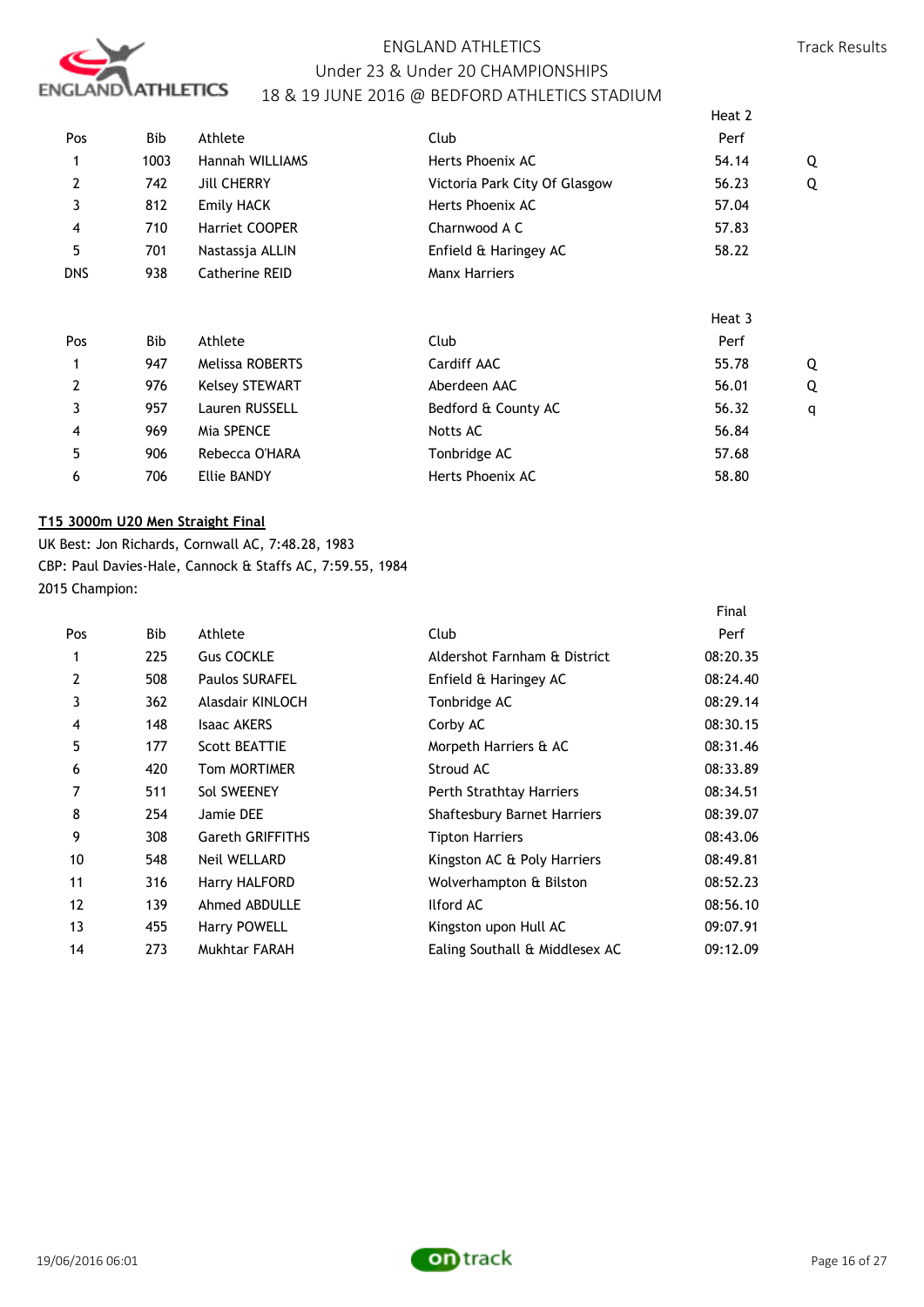

## **T16 800m U23 Men Heats**

UK Best: Sebastian Coe, Haringey AC, 1:43.97, 1978 RE-ISSUE CBP: Richard Hill, Notts AC, 1:47.59, 2007 2015 Champion: Charlie GRICE, Phoenix AC, 1:50.05

Heat 1 (1996) and the control of the control of the control of the control of the control of the control of the control of the control of the control of the control of the control of the control of the control of the contr

| Pos | Bib        | Athlete                 | Club                          | Perf     |   |
|-----|------------|-------------------------|-------------------------------|----------|---|
| 1   | 371        | Nicholas LANDEAU        | Ealing Eagles Running Club    | 01:54.31 | Q |
| 2   | 300        | Jack GOOCH              | Swansea Harriers              | 01:54.35 | 0 |
| 3   | 149        | Nzimah AKPAN            | Liverpool Harriers & AC       | 01:54.42 | 0 |
| 4   | 463        | Louis RAWLINGS          | Cambridge & Coleridge AC      | 01:54.52 |   |
| 5   | 156        | Nicholas ARMSTRONG      | Bexley AC                     | 01:55.52 |   |
| 6   | 255        | Massi DENDANI           | Bedford & County AC           | 01:56.34 |   |
| 7   | 245        | Jonathan CURRIE         | Tynedale Harriers & AC        | 01:58.91 |   |
| 8   | 161        | <b>Adrian BAILES</b>    | <b>Birtley AC</b>             | 01:59.38 |   |
|     |            |                         |                               | Heat 2   |   |
| Pos | <b>Bib</b> | Athlete                 | Club                          | Perf     |   |
| 1   | 293        | <b>Elliot GILES</b>     | <b>Birchfield Harriers</b>    | 01:51.33 |   |
| 2   | 370        | <b>Joseoh LANCASTER</b> | City of Sheffield & Dearne AC | 01:51.67 | 0 |
| 3   | 260        | Ed DODD                 | Eastbourne Rovers AC          | 01:51.72 | 0 |
| 4   | 567        | Adam WRIGHT             | Rugby & Northampton AC        | 01:52.14 | q |
| 5   | 515        | <b>Patrick TAYLOR</b>   | Vale Of Aylesbury AC          | 01:52.37 | q |
| 6   | 167        | <b>Charlie BALDWIN</b>  | Crawley AC                    | 01:57.57 |   |
| 7   | 364        | Conall KIRK             | Lagan Valley AC               | 01:58.40 |   |
| dns | 566        | Kieran WOOD             | Cambridge & Coleridge AC      |          |   |

### **T27 100m U23 Women Final**

UK Best: Dina Asher-Smith, Blackheath & Bromley AC, 10.99, 2015 CBP: Abiodun Oyepitan, Shaftesbury Barnet Harriers, 11.17, 2001 2015 Champion: Lukesha MORRIS, Windsor Slough Eton & H, 11.74

|            |      |                      |                                    | Final |          |
|------------|------|----------------------|------------------------------------|-------|----------|
| Pos        | Bib  | Athlete              | Club                               | Perf  | $ws-0.2$ |
|            | 617  | Clieo STEPHENSON     | <b>Thames Valley Harriers</b>      | 11.73 |          |
| 2          | 619  | Diani WALKER         | <b>Birchfield Harriers</b>         | 11.85 |          |
| 3          | 1009 | Steffi WILSON        | <b>Shaftesbury Barnet Harriers</b> | 12.05 |          |
| 4          | 609  | <b>Chloe LAMBERT</b> | Victoria Park City Of Glasgow      | 12.14 |          |
| 5          | 618  | Bethan WAKEFIELD     | Bristol & West AC                  | 12.15 |          |
| 6          | 613  | Katie-Jane PRIEST    | <b>Newport Harriers</b>            | 12.22 |          |
| 7          | 602  | Rachel BELL          | Cleethorpes & District AC          | 12.25 |          |
| <b>DNS</b> | 612  | Sophie PAPPS         | Windsor Slough Eton & Hounslow AC  |       |          |

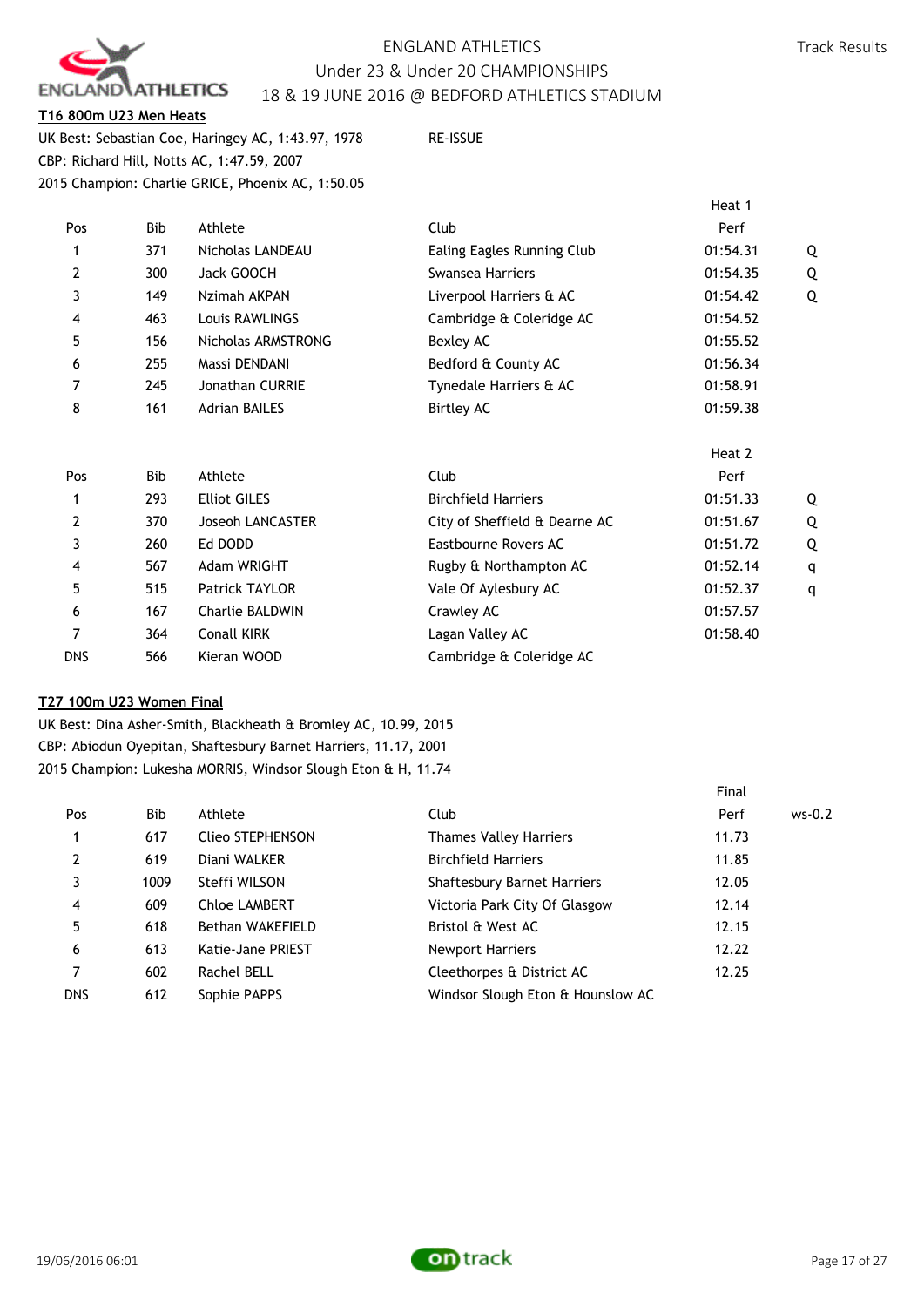

## **T17 100m U23 Women Heats**

UK Best: Dina Asher-Smith, Blackheath & Bromley AC, 10.99, 2015 CBP: Abiodun Oyepitan, Shaftesbury Barnet Harriers, 11.17, 2001 2015 Champion: Lukesha MORRIS, Windsor Slough Eton & H, 11.74

|                |            |                         |                                   | Heat 1 |          |
|----------------|------------|-------------------------|-----------------------------------|--------|----------|
| Pos            | <b>Bib</b> | Athlete                 | Club                              | Perf   | $ws+0.5$ |
| 1              | 612        | Sophie PAPPS            | Windsor Slough Eton & Hounslow AC | 11.31  | Q        |
| $\overline{2}$ | 1009       | Steffi WILSON           | Shaftesbury Barnet Harriers       | 11.98  | Q        |
| 3              | 613        | Katie-Jane PRIEST       | Newport Harriers                  | 12.01  | q        |
| 4              | 603        | Tabita BOTULI           | Hercules Wimbledon AC             | 12.43  |          |
| 5              | 601        | Stephanie ADDISON       | Gateshead Harriers & AC           | 12.47  |          |
| 6              | 604        | Abi DAVIES              | Southampton AC                    | 12.48  |          |
|                |            |                         |                                   | Heat 2 |          |
| Pos            | <b>Bib</b> | Athlete                 | Club                              | Perf   | $ws+1.2$ |
| 1              | 617        | <b>Clieo STEPHENSON</b> | <b>Thames Valley Harriers</b>     | 11.74  | Q        |
| 2              | 609        | <b>Chloe LAMBERT</b>    | Victoria Park City Of Glasgow     | 12.14  | Q        |
| 3              | 602        | Rachel BELL             | Cleethorpes & District AC         | 12.20  | q        |
| 4              | 615        | Natasha SEGAL           | <b>Birchfield Harriers</b>        | 12.27  |          |
| 5              | 605        | D'Arcy-Lee DAWSON       | Liverpool Harriers & AC           | 12.50  |          |
|                |            |                         |                                   | Heat 3 |          |
| Pos            | <b>Bib</b> | Athlete                 | Club                              | Perf   | $ws+0.9$ |
| 1              | 619        | Diani WALKER            | <b>Birchfield Harriers</b>        | 11.77  | Q        |
| 2              | 618        | <b>Bethan WAKEFIELD</b> | Bristol & West AC                 | 12.05  | Q        |
| 3              | 606        | Michaela GINGER         | Southampton AC                    | 12.32  |          |
| 4              | 610        | Alison MCCORRY          | Loughborough Students AC          | 12.33  |          |
| 5              | 620        | Hannah WATSON           | Newark AC                         | 12.46  |          |
| 6              | 614        | Jatila REAVILL-BLAKE    | Windsor Slough Eton & Hounslow AC | 12.47  |          |

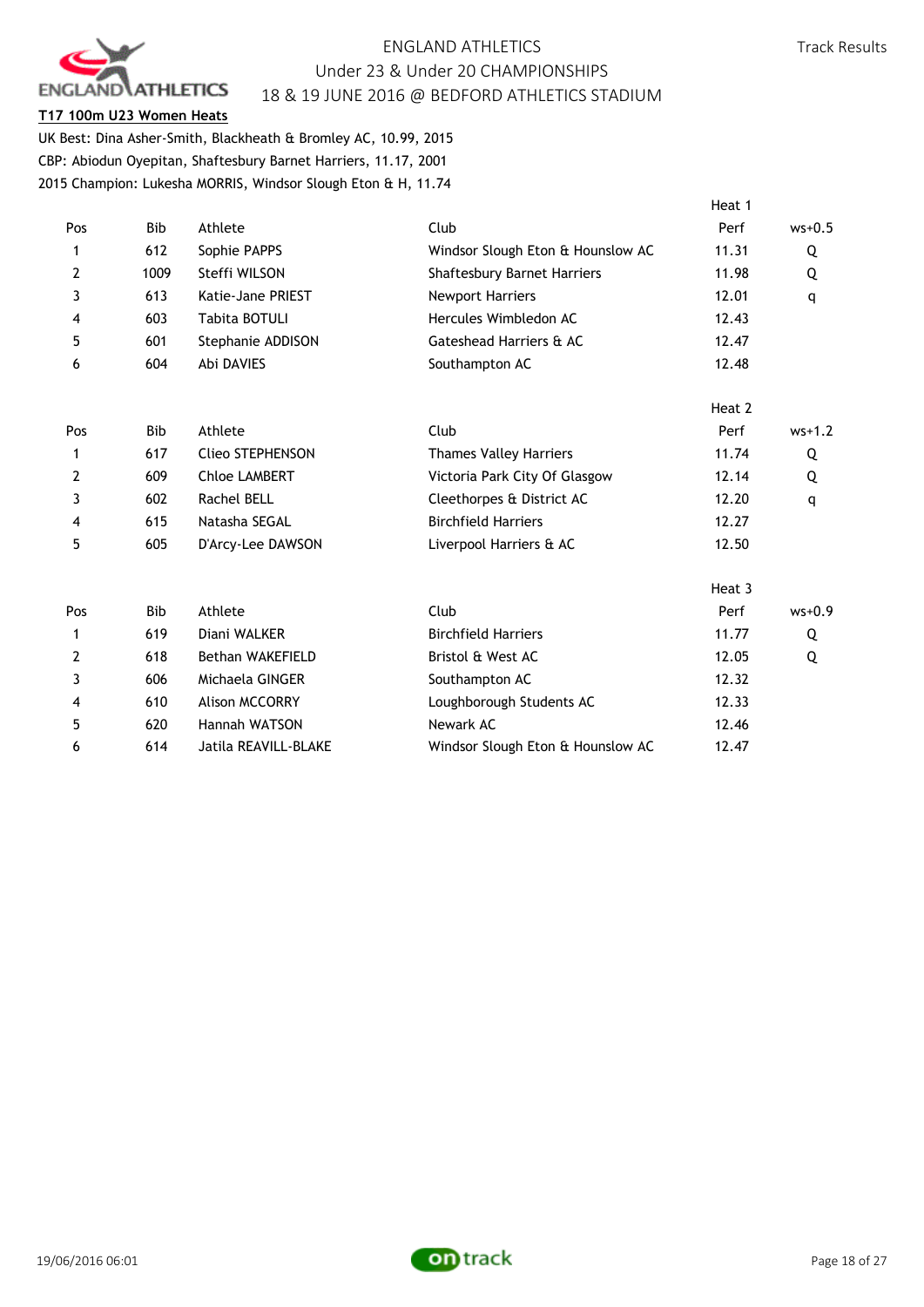

## **T21 5000m U23 Men Straight Final**

UK Best: Tom Farrell, Border Harriers, 13:15.31, 2012 CBP: Mo Farah, Windsor Slough Eton & Hounslow AC 13:58.58, 2003 2015 Champion: Jonathan DAVIES, Reading AC, 14:38.23

|     |     |                            |                                     | Final    |
|-----|-----|----------------------------|-------------------------------------|----------|
| Pos | Bib | Athlete                    | Club                                | Perf     |
| 1   | 242 | Phillip CROUT              | <b>Shaftesbury Barnet Harriers</b>  | 14:06.13 |
| 2   | 527 | <b>Abel TSGAY</b>          | Invicta East Kent AC                | 14:07.68 |
| 3   | 241 | <b>Ellis CROSS</b>         | Aldershot Farnham & District        | 14:20.02 |
| 4   | 221 | <b>William CHRISTOFI</b>   | Bristol & West AC                   | 14:22.83 |
| 5   | 257 | <b>Patrick DEVER</b>       | <b>Preston Harriers</b>             | 14:26.77 |
| 6   | 390 | <b>Christian LOVATT</b>    | Swansea Harriers                    | 14:31.37 |
| 7   | 297 | Jonathan GLEN              | Inverclyde AC                       | 14:40.09 |
| 8   | 227 | Jonathan COLLIER           | Harrow AC                           | 14:53.04 |
| 9   | 554 | Joe WILKINSON              | Lincoln Wellington AC               | 14:54.09 |
| 10  | 243 | Jamie CROWE                | Central AC                          | 14:55.10 |
| 11  | 345 | <b>Iolo HUGHES</b>         | Sale Harriers Manchester            | 14:58.64 |
| 12  | 558 | <b>Matthew WILLIAMS</b>    | Notts AC                            | 14:59.12 |
| 13  | 499 | <b>Adam SPEAKE</b>         | Bristol & West AC                   | 14:59.77 |
| 14  | 542 | <b>Bradley WATTLEWORTH</b> | Woodford Green AC with Essex Ladies | 15:08.76 |
| 15  | 165 | Tom BAINS                  | Hallamshire Harriers Sheffield      | 15:14.85 |
| 16  | 157 | Matthew ARNOLD             | Aldershot Farnham & District        | 15:18.26 |
| 17  | 253 | Corey DE 'ATH              | Tonbridge AC                        | 15:26.65 |

### **T22 800m U20 Women Heats**

UK Best: Charlotte Moore, Bournemouth AC, 1:59.75, 2002 CBP: Laura Finucane, Pendle AC, 2:03.73, 2004 2015 Champion: Molly LONG, Bristol & West AC, 2:07.37

| Pos        | Bib | Athlete                       | Club                                | Perf     |   |
|------------|-----|-------------------------------|-------------------------------------|----------|---|
|            | 832 | Millie HOWARD                 | Harrogate Harriers & AC             | 02:10.57 | Q |
| 2          | 936 | Jemma REEKIE                  | Kilbarchan AAC                      | 02:10.83 | Q |
| 3          | 989 | Emily THOMPSON                | <b>Banbury Harriers AC</b>          | 02:10.90 | Q |
| 4          | 891 | Laura MULLIN                  | Charnwood A C                       | 02:11.56 | q |
| 5          | 816 | Taylor HAMMOND                | Barnsley AC                         | 02:15.02 | q |
| 6          | 919 | Isobel PARRY-JONES            | <b>Cwmbran Harriers</b>             | 02:16.30 |   |
| 7          | 734 | <b>Hannah CAMERON</b>         | Edinburgh AC                        | 02:26.78 |   |
|            |     |                               |                                     | Heat 2   |   |
| Pos        | Bib | Athlete                       | Club                                | Perf     |   |
|            | 739 | <b>Charlotte CAYTON-SMITH</b> | Cornwall AC                         | 02:14.23 | Q |
| 2          | 719 | Isabelle BOFFEY               | Enfield & Haringey AC               | 02:14.43 | Q |
| 3          | 730 | Sophie BURNETT                | Birtley AC                          | 02:14.80 | Q |
| 4          | 744 | Anna CLARK                    | Woodford Green AC with Essex Ladies | 02:16.79 |   |
| 5          | 791 | Sarah EUNSON                  | Giffnock North AAC                  | 02:17.32 |   |
| <b>DNS</b> | 998 | Ellie WELCH                   | Corby AC                            |          |   |



Heat 1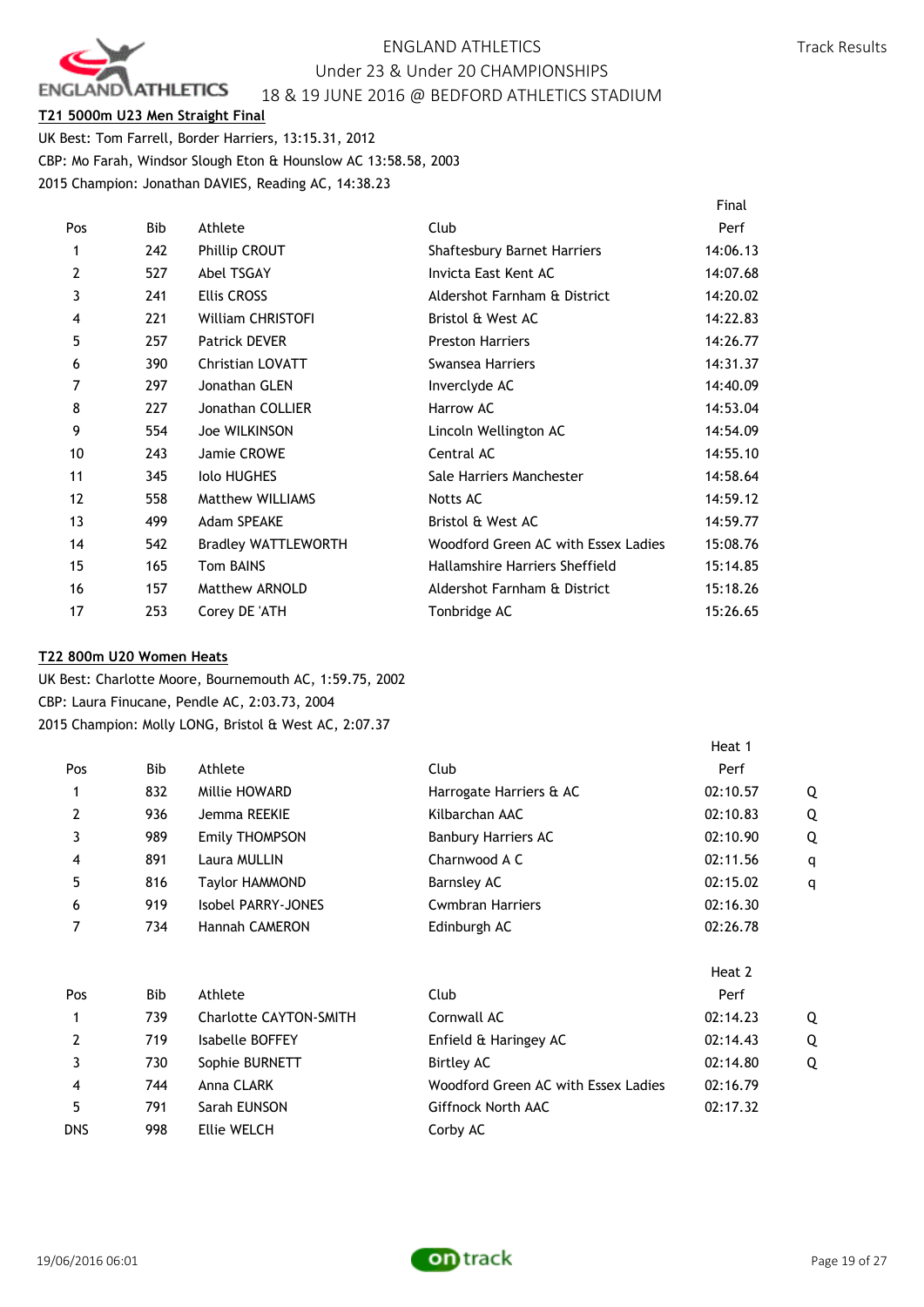

## **T23 800m U20 Men Heats**

UK Best: David Sharpe, Jarrow & Hebburn AC, 1:45.64, 1986 CBP: Niall Brooks, Sale Harriers, 1:47.29, 2010 2015 Champion: Kyle LANGFORD, Shaftesbury Barnet Harriers, 1:50.80

|                |            |                         |                                     | Heat 1   |              |
|----------------|------------|-------------------------|-------------------------------------|----------|--------------|
| Pos            | <b>Bib</b> | Athlete                 | Club                                | Perf     |              |
| $\mathbf{1}$   | 306        | Ben GREENWOOD           | Perth Strathtay Harriers            | 01:52.85 | Q            |
| 2              | 295        | Nathan GILLIS           | Team Kennet Triathlon & AC          | 01:53.40 | Q            |
| 3              | 443        | <b>Omar PARSONS</b>     | Shaftesbury Barnet Harriers         | 01:54.00 |              |
| 4              | 559        | <b>Matthew WILLIAMS</b> | Pembrokeshire Harriers              | 01:54.45 |              |
| 5              | 292        | Aidan GILBRIDE          | East Kilbride AC                    | 01:54.71 |              |
| 6              | 285        | James FRADLEY           | <b>Newcastle Staffs AC</b>          | 01:54.96 |              |
| 7              | 180        | Jonathon BEHARRELL      | Kingston upon Hull AC               | 01:57.27 |              |
| <b>DNS</b>     | 555        | <b>Christy WILLIAMS</b> | West Suffolk AC                     |          |              |
|                |            |                         |                                     | Heat 2   |              |
| Pos            | <b>Bib</b> | Athlete                 | Club                                | Perf     |              |
| 1              | 476        | Daniel ROWDEN           | Woodford Green AC with Essex Ladies | 01:52.19 | Q            |
| 2              | 388        | Markhim LONSDALE        | Crook & Dist Sports AC              | 01:52.54 | Q            |
| 3              | 184        | <b>Finley BIGG</b>      | <b>Brighton Phoenix</b>             | 01:52.75 | q            |
| 4              | 224        | Timothy COBDEN          | Cambridge & Coleridge AC            | 01:55.18 |              |
| 5              | 523        | Aaron THORPE            | City of Sheffield & Dearne AC       | 01:56.08 |              |
| 6              | 408        | Jethro MCGRAW           | Amber Valley & Erewash AC           | 01:56.57 |              |
| 7              | 394        | Michael MACMILLAN       | Stornoway Running & AC              | 01:58.70 |              |
| 8              | 287        | <b>Oliver FREER</b>     | Leicester Coritanian AC             | 01:59.42 |              |
|                |            |                         |                                     | Heat 3   |              |
| Pos            | <b>Bib</b> | Athlete                 | Club                                | Perf     |              |
| $\mathbf{1}$   | 417        | George MILLS            | Harrogate Harriers & AC             | 01:50.86 | Q            |
| $\overline{2}$ | 518        | Spencer THOMAS          | <b>Brighton Phoenix</b>             | 01:51.21 | Q            |
| 3              | 497        | Canaan SOLOMON          | Woodford Green AC with Essex Ladies | 01:51.77 | $\mathsf{q}$ |
| 4              | 171        | Robbie BARR             | Victoria Park City Of Glasgow       | 01:53.75 |              |
| 5              | 502        | <b>Cameron STEVEN</b>   | Lasswade AC                         | 01:55.73 |              |
| 6              | 313        | James HABERGHAM         | Halifax Harriers & AC               | 01:56.29 |              |
| 7              | 358        | Sam JONES               | St Albans AC                        | 01:56.57 |              |
| 8              | 528        | Joseph TUFFIN           | Rushcliffe AC                       | 01:57.09 |              |
|                |            |                         |                                     |          |              |

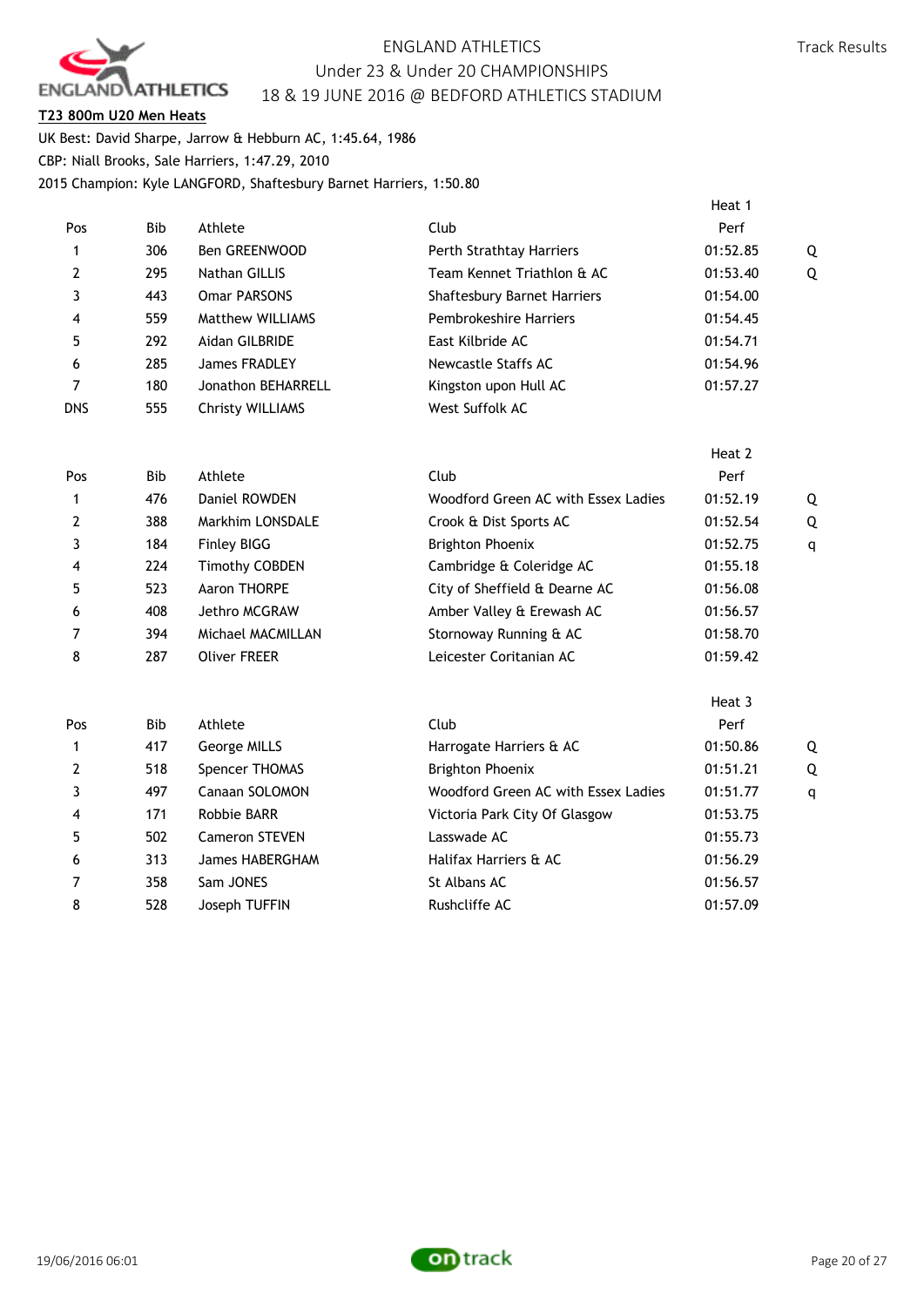

## **T24 1500m U20 Women Final**

UK Best: Zola Budd, Aldershot Farnham & District AC, 3:59.96, 1985 CBP: Bobby Clay, Invicta & EK, 4:16.29, 2015 2015 Champion: Bobby CLAY, Invicta East Kent AC, 4:16.30

|                |            |                       |                                  | Final    |
|----------------|------------|-----------------------|----------------------------------|----------|
| Pos            | <b>Bib</b> | Athlete               | Club                             | Perf     |
|                | 747        | <b>Bobby CLAY</b>     | Invicta East Kent AC             | 04:18.25 |
| $\overline{2}$ | 857        | Harriet KNOWLES-JONES | Warrington A C                   | 04:22.08 |
| 3              | 965        | Sabrina SINHA         | <b>Cambridge Harriers</b>        | 04:26.04 |
| 4              | 849        | Jodie JUDD            | Chelmsford AC                    | 04:26.90 |
| 5              | 814        | <b>Bryony HAINES</b>  | <b>Birchfield Harriers</b>       | 04:27.59 |
| 6              | 827        | Amy HINCHLY           | Vale Royal AC                    | 04:31.38 |
|                | 977        | Philippa STONE        | Middlesbrough AC (Mandale)       | 04:32.12 |
| 8              | 962        | Chloe SHARP           | Dartford Harriers AC             | 04:33.35 |
| 9              | 851        | Jessica KEENE         | Blackheath & Bromley Harriers AC | 04:37.29 |
| 10             | 718        | Lydia BLYTHE          | Reading AC                       | 04:40.41 |
| 11             | 861        | Ellie LEATHER         | Yate & District AC               | 04:40.65 |

### **T25 3000m s/c U20 Men Straight Final**

UK Best: Paul Davies-Hale, Cannock AC, 8:29.85, 1981 CBP: Beneditct Whitby, Borough of Hounslow AC, 8:59.09, 1996 2015 Champion: Declan MCMANUS, Worcester AC, 9:05.53

|     |     |                            |                             | Final    |
|-----|-----|----------------------------|-----------------------------|----------|
| Pos | Bib | Athlete                    | Club                        | Perf     |
|     | 175 | <b>William BATTERSHILL</b> | <b>Erme Valley Harriers</b> | 09:06.86 |
| 2   | 415 | John MILLAR                | Ipswich Harriers            | 09:09.54 |
|     | 551 | <b>Billy WHITE</b>         | <b>Brighton Phoenix</b>     | 09:20.37 |
| 4   | 381 | Ciaran LEWIS               | Cardiff AAC                 | 09:31.44 |
| 5   | 468 | <b>Cameron RICHARDSON</b>  | Cumbernauld AAC             | 10:17.72 |

### **T26 3000m s/c U23 Men Straight Final**

UK Best: Tom Hanlon, Edinburgh AC, 8:16.52, 1989 CBP: Adam Bowden, Harrow AC, 8:42.92, 2003 2015 Champion: Ryan DRISCOLL, Tonbridge AC, 8:58.93

|                |     |                      |                             | Final    |
|----------------|-----|----------------------|-----------------------------|----------|
| Pos            | Bib | Athlete              | Club                        | Perf     |
| 1              | 372 | Harry LANE           | Bristol & West AC           | 08:59.90 |
| $\overline{2}$ | 342 | Alex HOWARD          | Tonbridge AC                | 09:02.48 |
| 3              | 575 | Daniel JARVIS        | Liverpool Harriers & AC     | 09:05.55 |
| 4              | 159 | Tom AUSTIN           | Poole AC                    | 09:07.92 |
| 5              | 533 | Adam VISOKAY         | Stockport HTC - USA         | 09:08.01 |
| 6              | 263 | <b>Jack DOUGLAS</b>  | Bedford & County AC         | 09:22.07 |
| 7              | 519 | Aidan THOMPSON       | Central AC                  | 09:25.72 |
| 8              | 173 | Michael BARTRAM      | West Suffolk AC             | 09:40.24 |
| 9              | 217 | Miles CHANDLER       | Bristol & West AC           | 09:40.52 |
| 10             | 375 | <b>Andrew LAWLER</b> | Shaftesbury Barnet Harriers | 18:06.84 |
| 11             | 485 | Cameron SHANKLY      | <b>Birchfield Harriers</b>  | 10:08.02 |
| 12             | 235 | Max COSTLEY          | Southampton AC              | 10:09.34 |

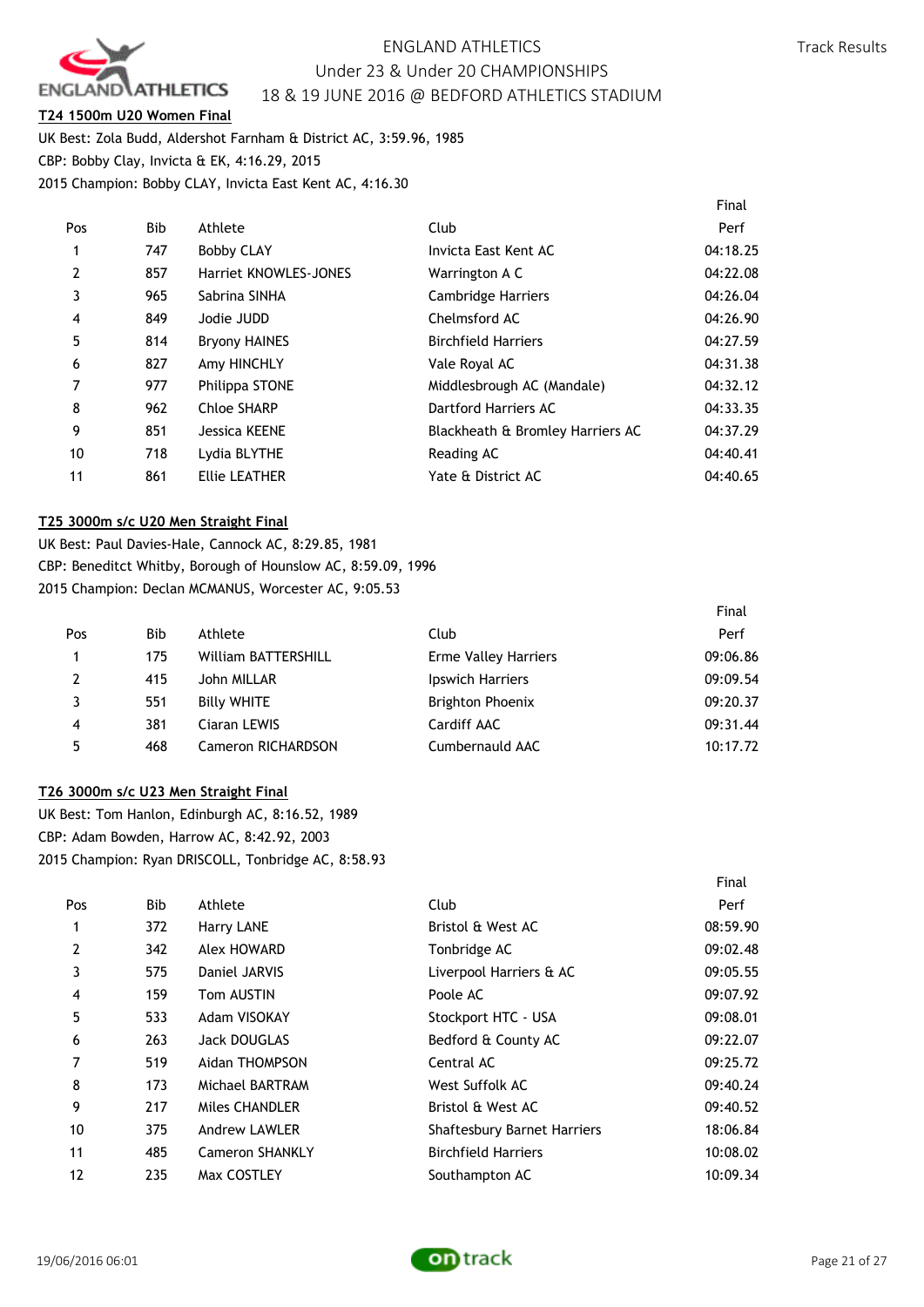

# **F06 Triple Jump U23 Men Final**

UK Best: Tosi Fasinro, Haringey AC, 17.21m, 1993 CBP: Nathan Douglas, Oxford City AC, 16.42m, 2004

| Pos            | Bib | Athlete              | Club                               | Perf  |        |
|----------------|-----|----------------------|------------------------------------|-------|--------|
| $\mathbf{1}$   | 427 | <b>Montel NEVERS</b> | Notts AC                           | 15.62 | $+2.1$ |
| $\overline{2}$ | 530 | Efe UWAIFO           | Enfield & Haringey AC              | 15.42 | $+2.2$ |
| 3              | 240 | Chuko CRIBB          | Marshall Milton Keynes AC          | 15.21 | $+0.0$ |
| $\overline{4}$ | 251 | Lawrence DAVIS       | Enfield & Haringey AC              | 15.02 | $+0.9$ |
| 5              | 509 | Robert SUTHERLAND    | Wycombe Phoenix Harriers & AC      | 14.99 | $+0.8$ |
| 6              | 312 | Lewis GUEST          | Yeovil Olympiads AC                | 14.75 | $+0.6$ |
| $\overline{7}$ | 594 | Oluwaseun OKOME      | Sale Harriers Manchester           | 14.55 | $+1.6$ |
| 8              | 189 | Cage BOONS           | Rugby & Northampton AC             | 14.34 | $+1.4$ |
| 9              | 349 | Armani JAMES         | Leicester Coritanian AC            | 13.95 | $+2.2$ |
| 10             | 151 | Alando ALFRED        | <b>Shaftesbury Barnet Harriers</b> | 13.40 | $+1.8$ |
|                |     |                      |                                    |       |        |

## **F08 Discus U23 Men Final**

UK Best: Lawrence Okoye, Croydon H, 68.24m, 2012 CBP: Lawrence Okoye, Croydon H, 63.66m, 2012

| Pos            | Bib | Athlete                 | Club                               | Perf  |
|----------------|-----|-------------------------|------------------------------------|-------|
|                | 448 | Nicholas PERCY          | <b>Shaftesbury Barnet Harriers</b> | 58.62 |
| $\overline{2}$ | 520 | <b>Gregory THOMPSON</b> | Shaftesbury Barnet Harriers        | 55.39 |
| 3              | 442 | Alexander PARKINSON     | New Zealand                        | 55.36 |
| $\overline{4}$ | 283 | Daniel FLEMING          | City of York AC                    | 45.62 |
| 5              | 286 | <b>Forrest FRANCIS</b>  | Leicester Coritanian AC            | 45.23 |
| 6              | 138 | Niklas AARRE            | <b>Birchfield Harriers</b>         | 43.88 |
|                | 424 | Tomasz NAPIORKOWSKI     | <b>Banbury Harriers AC</b>         | 43.58 |
| 8              | 569 | <b>Fraser WRIGHT</b>    | Gateshead Harriers & AC            | 41.56 |

### **F05 Hammer U20 Women Final**

UK Best: Sophie Hitchon, Blackburn Harriers, 66.01m, 2010 CBP: Sophie Hitchon, Blackburn Harriers, 63.74m, 2010

| Pos | Bib | Athlete               | Club                                | Perf  |
|-----|-----|-----------------------|-------------------------------------|-------|
| 1   | 850 | Rebecca KEATING       | <b>Shaftesbury Barnet Harriers</b>  | 57.68 |
| 2   | 760 | Philippa DAVENALL     | Colchester Harriers AC              | 54.86 |
| 3   | 996 | Michaela WALSH        | Swinford AC                         | 54.37 |
| 4   | 858 | <b>Katie LAMBERT</b>  | Kidderminster & Stourport           | 53.59 |
| 5   | 907 | Maggie OKUL           | Kingston upon Hull AC               | 52.93 |
| 6   | 952 | <b>Holly RODGERS</b>  | Rotherham Harriers & AC             | 50.06 |
| 7   | 709 | Alice BARNSDALE       | Lincoln Wellington AC               | 49.31 |
| 8   | 824 | Amy HERRINGTON        | Windsor Slough Eton & Hounslow AC   | 47.90 |
| 9   | 945 | Natalie ROBBINS       | Edinburgh AC                        | 46.38 |
| 10  | 864 | Candy LOCKETT         | <b>Birchfield Harriers</b>          | 43.51 |
| 11  | 833 | Stephanie HOWE        | Woodford Green AC with Essex Ladies | 42.44 |
| 12  | 910 | <b>Rebecca ORRELL</b> | Blackburn Harriers & AC             | 41.40 |



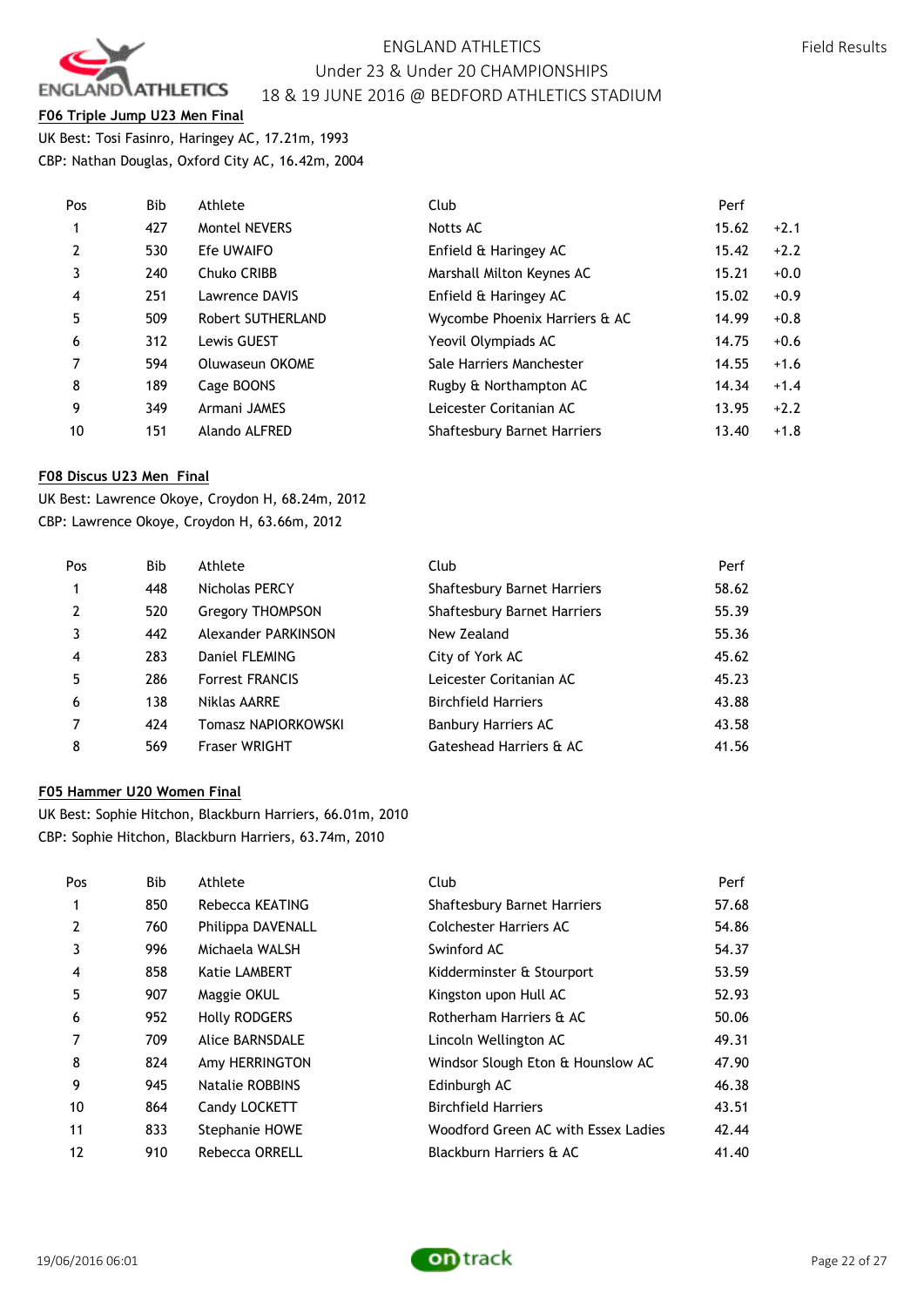

## **F09 Shot U20 Men Final**

UK Best: Carl Myerscough, Blackpool & Fylde AC, 21.03m, 1998 CBP: Tom Walsh, New Zealand, 20.48m, 2011

| Pos            | Bib | Athlete                  | Club                                     | Perf  |
|----------------|-----|--------------------------|------------------------------------------|-------|
| $\mathbf{1}$   | 271 | George EVANS             | <b>Shaftesbury Barnet Harriers</b>       | 18.05 |
| $\overline{2}$ | 212 | Daniel CARTWRIGHT        | <b>Birchfield Harriers</b>               | 16.66 |
| 3              | 486 | Robbie SHAW              | Nene Valley Harriers                     | 15.68 |
| $\overline{4}$ | 276 | Nathan FERGUS            | South London Harriers                    | 15.53 |
| 5              | 478 | Leo ROWLEY               | Rotherham Harriers & AC                  | 14.79 |
| 6              | 501 | <b>Benjamin STEPHENS</b> | Nene Valley Harriers                     | 14.29 |
| $\overline{7}$ | 581 | Henry FAIRCLOUGH         | City of York AC                          | 13.87 |
| 8              | 197 | Jonathan BRIGGS          | Birmingham Running Athletics & Triathlon | 13.85 |
| 9              | 347 | <b>Oliver HUSSEY</b>     | Dartford Harriers AC                     | 13.21 |

## **F07 High Jump U23 Women Final**

UK Best: Isabel Pooley, Aldershot Farnham & District AC, 1.96, 2014 CBP: Michelle Dunkley, Woodford Green & Essex Ladies AC, 1.89m, 2000

| Pos | Bib. | Athlete        | Club                          | Perf |
|-----|------|----------------|-------------------------------|------|
|     | 953  | Philippa ROGAN | <b>Thames Valley Harriers</b> | 1.75 |
| 2   | 871  | Nikki MANSON   | Giffnock North AAC            | 1.70 |
|     | 703  | Kate ANSON     | Liverpool Harriers & AC       | 1.70 |
| 4   | 873  | Deborah MARTIN | Ashford AC                    | 1.65 |
| 5   | 983  | Amy TARVER     | Wirral AC                     | 1.60 |

# **F02 Pole Vault U20 Men Final**

UK Best: Adam Hague, Sheffield AC, 5.60, 2015 CBP: Neil Winter, Shaftesbury Barnet Harriers, 5.40m, 1993

| Pos            | <b>Bib</b> | Athlete              | Club                               | Perf |
|----------------|------------|----------------------|------------------------------------|------|
| $\mathbf{1}$   | 314        | Adam HAGUE           | City of Sheffield & Dearne AC      | 5.15 |
| 2              | 423        | <b>Charlie MYERS</b> | Middlesbrough AC (Mandale)         | 5.15 |
| 3              | 290        | Nathan GARDNER       | Stevenage & North Herts AC         | 4.55 |
| $\overline{4}$ | 529        | <b>George TURNER</b> | Crawley AC                         | 4.10 |
|                | 324        | Zach HARROP          | Sale Harriers Manchester           | NH.  |
|                | 537        | Ethan WALSH          | <b>Shaftesbury Barnet Harriers</b> | NH.  |
|                |            |                      |                                    |      |

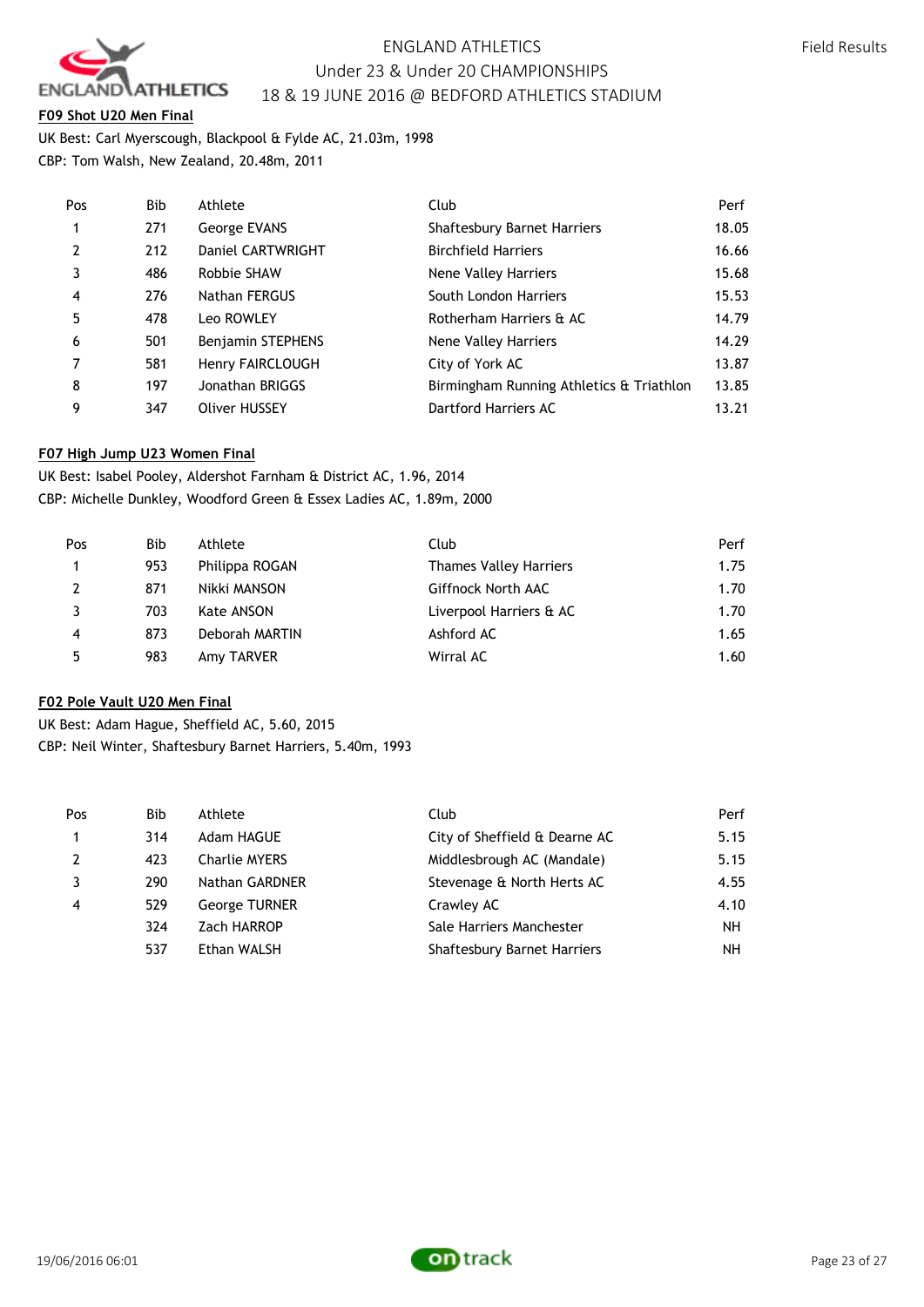

## **F04 Shot U20 Women Final**

UK Best: Sophie McKinna, Great Yarmouth, 17.12m, 2013 CBP: Sophie McKinna, Great Yarmouth, 16.36m, 2013

| Pos            | Bib  | Athlete           | Club                             | Perf  |
|----------------|------|-------------------|----------------------------------|-------|
| $\overline{1}$ | 996  | Michaela WALSH    | Swinford AC                      | 15.15 |
| $\overline{2}$ | 885  | Sophie MERRITT    | Southampton AC                   | 14.03 |
| 3              | 1018 | Divine OLADIPO    | Blackheath & Bromley Harriers AC | 14.01 |
| $\overline{4}$ | 902  | Michaela OBIJIAKU | Herne Hill Harriers              | 13.69 |
| 5              | 872  | Rownita MARSTON   | Bristol & West AC                | 12.55 |
| 6              | 743  | Ada'Ora CHIGBO    | North Somerset AC                | 12.14 |
| $\overline{7}$ | 884  | Kiona MCLENNON    | Rugby & Northampton AC           | 11.75 |
| 8              | 687  | Annabelle PASK    | <b>Coventry Godiva Harriers</b>  | 10.64 |

### **F03 Long Jump U23 Women Final**

UK Best: Katarina Johnson-Thompson, Liverpool H, 6.92, 2014 CBP: Jade Johnson, Herne Hill Harriers, 6.48m, 2000

| Pos | Bib  | Athlete               | Club                       | Perf |        |
|-----|------|-----------------------|----------------------------|------|--------|
|     | 1022 | Jazmin SAWYERS        | City of Stoke AC           | 6.61 | $+1.9$ |
| 2   | 970  | <b>Katie STAINTON</b> | <b>Birchfield Harriers</b> | 6.23 | $+2.6$ |
| 3   | 877  | Sarah MCCARTHY        | Mid Sutton AC              | 6.06 | $+2.2$ |
| 4   | 785  | Mary ELCOCK           | Loughborough Students AC   | 5.89 | $+2.5$ |
| 5   | 831  | Emma HORNSBY          | Nene Valley Harriers       | 5.64 | $+3.8$ |
| 6   | 660  | Niamh BAILEY          | Corby AC                   | 5.60 | $+1.3$ |
| 7   | 724  | Micaela BRINDLE       | Wigan & District H & AC    | 5.56 | $+1.5$ |
| 8   | 737  | Alyssia CARR          | Sale Harriers Manchester   | 5.36 | $-0.3$ |
| 9   | 931  | Hannah PRINGLE        | Gateshead Harriers & AC    | 5.34 | $+0.7$ |
| 10  | 948  | Rachel ROBERTSON      | Edinburgh AC               | 5.31 | $+2.3$ |

### **F12 Discus U23 Women Final**

UK Best: Philippa Roles, Swansea, 60.00, 1999 CBP: Eden Francis, Birchfield Harriers, 58.99m, 2010

| Pos        | Bib  | Athlete             | Club                              | Perf  |     |
|------------|------|---------------------|-----------------------------------|-------|-----|
|            | 829  | Amy HOLDER          | Windsor Slough Eton & Hounslow AC | 53.10 |     |
| 2          | 775  | Phoebe DOWSON       | Bournemouth AC                    | 48.57 |     |
| 3          | 796  | Rachel FORDER       | Havering AC                       | 45.08 |     |
| 4          | 777  | Shadine DUQUEMIN    | Jersey Spartan AC                 | 44.52 |     |
| 5          | 920  | Sarah PARSONS       | City of York AC                   | 44.24 |     |
| 6          | 863  | Sophie LITTLEMORE   | Gateshead Harriers & AC           | 43.71 |     |
| 7          | 728  | Elise BUE           | Worcester AC                      | 43.67 |     |
| 8          | 985  | Georgie TAYLOR      | Havering AC                       | 41.92 |     |
| 9          | 923  | Kate PATTISON       | University of Warwick             | 38.76 |     |
| <b>NMR</b> | 1018 | Divine OLADIPO      | Blackheath & Bromley Harriers AC  |       |     |
|            | 846  | <b>Bronte JONES</b> | City of Sheffield & Dearne AC     | 38.72 | U18 |

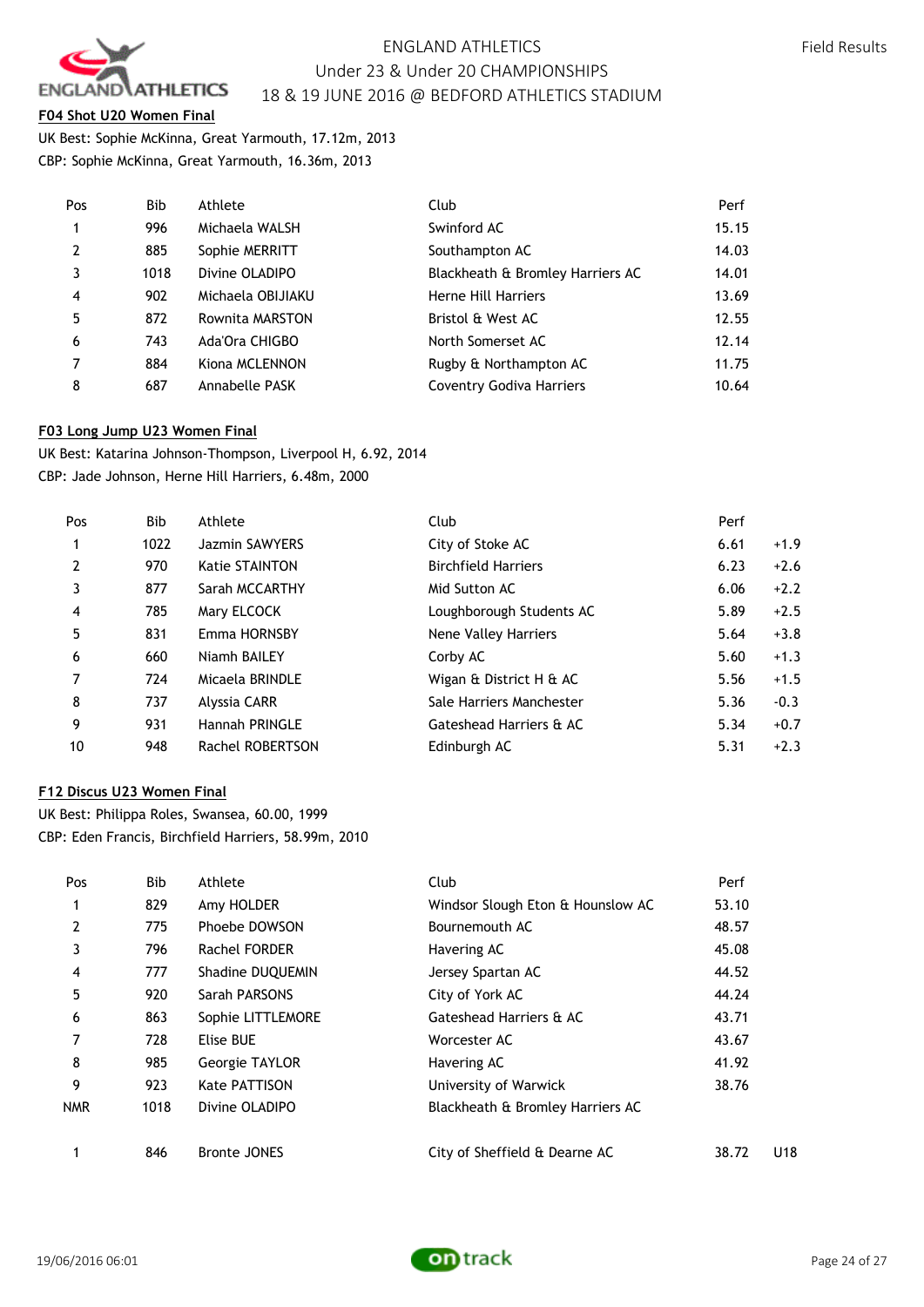

## **F11 Long Jump U20 Men Final**

UK Best: Greg Rutherford, Milton Keynes AC, 8.14, 2005 CBP: Jonathan Moore, Birchfield Harriers, 7.98m, 2001

| Pos            | Bib | Athlete               | Club                            | Perf |        |
|----------------|-----|-----------------------|---------------------------------|------|--------|
| $\mathbf{1}$   | 281 | Jacob FINCHAM-DUKES   | Leeds City AC                   | 7.43 | $+1.1$ |
| 2              | 274 | Alexander FAROUHARSON | <b>Coventry Godiva Harriers</b> | 7.37 | $+0.8$ |
| 3              | 513 | Sam TALBOT            | <b>Exeter Harriers</b>          | 7.18 | $+0.2$ |
| 3              | 168 | Reynold BANIGO        | Leeds City AC                   | 7.11 | $-0.1$ |
| $\overline{4}$ | 409 | <b>Ben MCGUIRE</b>    | Shaftesbury Barnet Harriers     | 7.11 | $+2.1$ |
| 6              | 481 | Alessandro SCHENINI   | Giffnock North AAC              | 7.00 | $+0.7$ |
| $\overline{7}$ | 456 | Rowan POWELL          | Leicester Coritanian AC         | 6.90 | $+0.6$ |
| 8              | 142 | Ade ADEFOLALU         | Shaftesbury Barnet Harriers     | 6.85 | $+1.0$ |
| 9              | 512 | <b>Patrick SYLLA</b>  | Bournemouth AC                  | 6.69 | $-1.7$ |
|                | 360 | Samuel KHOGALI        | Worcester AC                    | NM   |        |

### **F10 Pole Vault U20 Women Final**

UK Best: Lucy Bryan, Bristol & West AC, 4.40m, 2013 CBP: Katie Byres, Sale Harriers Manchester, 4.36m, 2012

| Pos | <b>Bib</b> | Athlete                | Club                              | Perf      |
|-----|------------|------------------------|-----------------------------------|-----------|
|     | 950        | Jessica ROBINSON       | Windsor Slough Eton & Hounslow AC | 3.90      |
| 2   | 980        | Jessica SWANNACK       | <b>Preston Harriers</b>           | 3.90      |
| 3   | 735        | <b>Tamsin CAMPBELL</b> | Crawley AC                        | 3.60      |
| 4   | 752        | Livvy CONNOR           | Lewes AC                          | 3.45      |
| 4   | 847        | Carys JONES            | <b>Carmarthen Harriers</b>        | 3.45      |
| 4   | 776        | Sophie DOWSON          | Blackheath & Bromley Harriers AC  | 3.45      |
| 7   | 766        | Isabel DEACON          | <b>Bracknell AC</b>               | 3.30      |
| 8   | 828        | Fiona HOCKEY           | Blackpool Wyre & Fylde AC         | 3.30      |
| 8   | 811        | Mercy GUTTERIDGE       | Shaftesbury Barnet Harriers       | 3.30      |
|     | 787        | <b>Shave EMMETT</b>    | Sutton & District AC              | <b>NM</b> |

# **F14 Javelin U20 Women Final**

UK Best: Goldie Sayers, Peterborough AC, 55.40m, 2001 CBP: Goldie Sayers, Peterborough AC, 53.74m, 2001

| Pos            | Bib  | Athlete             | Club                       | Perf  |
|----------------|------|---------------------|----------------------------|-------|
| $\mathbf{1}$   | 817  | Emma HAMPLETT       | <b>Birchfield Harriers</b> | 46.21 |
| 2              | 999  | Katherine WEST      | Reading AC                 | 42.32 |
| 3              | 925  | Sophie PERCIVAL     | West Cheshire AC           | 41.88 |
| $\overline{4}$ | 825  | Leah HILLMAN        | Pendle AC                  | 40.10 |
| 5              | 1020 | Evie HARRIS-JENKINS | Rugby & Northampton AC     | 39.64 |
| 6              | 713  | <b>Felicity BEE</b> | <b>Birchfield Harriers</b> | 38.89 |
| $\overline{7}$ | 830  | Katie HOLT          | Reading AC                 | 36.87 |
|                |      |                     |                            |       |

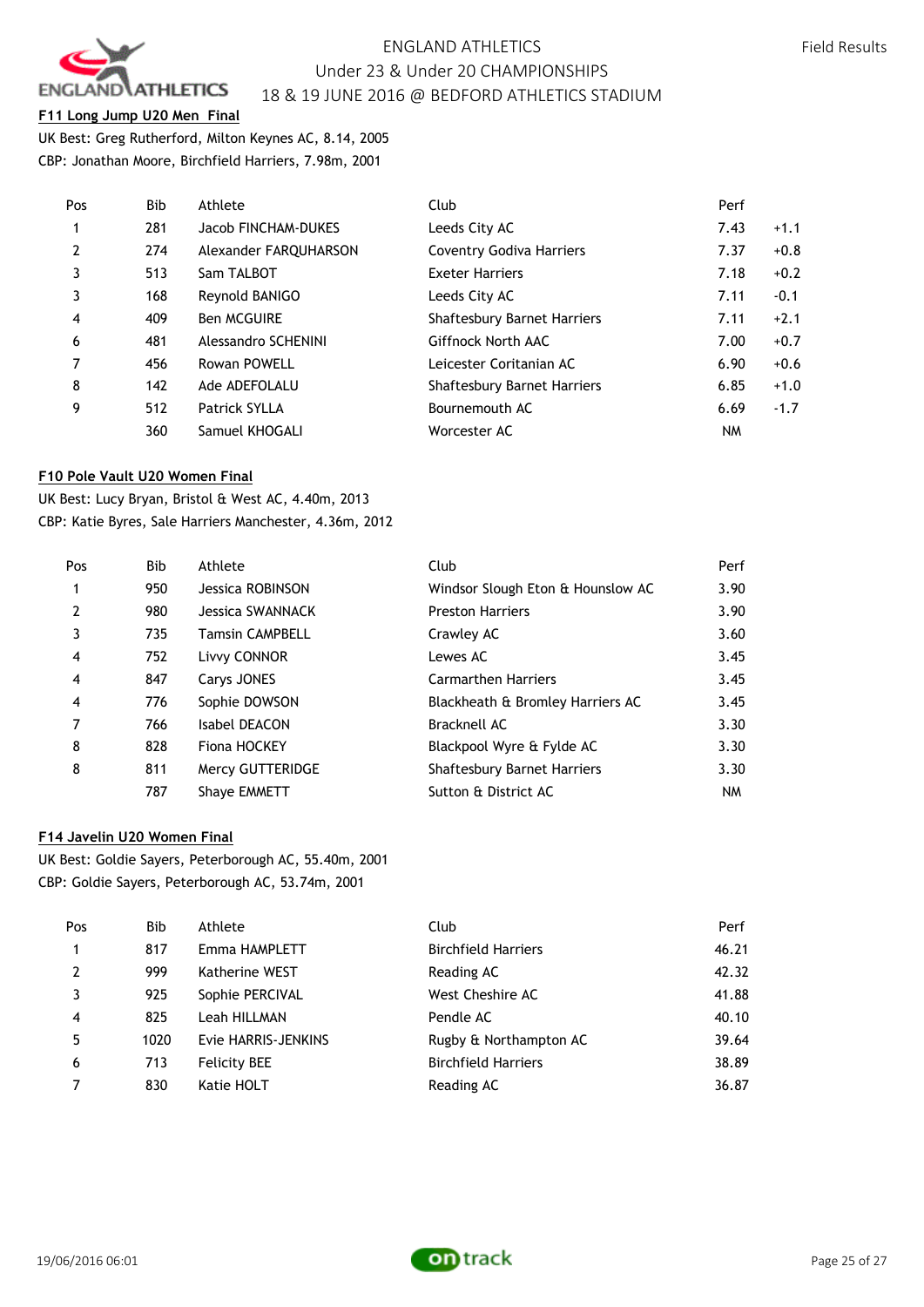

## **F13 High Jump U23 Men Final**

UK Best: Steve Smith, Liverpool Harriers & AC, 2.37, 1993 CBP: Martyn Bernard, City of Sheffield AC, 2.24m, 2005

| Pos            | Bib | Athlete                 | Club                                | Perf |
|----------------|-----|-------------------------|-------------------------------------|------|
| 1              | 355 | <b>Chris KANDU</b>      | Enfield & Haringey AC               | 2.24 |
| $\overline{2}$ | 309 | <b>William GRIMSEY</b>  | Enfield & Haringey AC               | 2.07 |
| 3              | 238 | Akin COWARD             | Shaftesbury Barnet Harriers         | 2.07 |
| $\overline{4}$ | 397 | <b>Christopher MANN</b> | Bolton United Harriers & AC         | 2.03 |
| 5              | 162 | Jonathon BAILEY         | Cardiff AAC                         | 2.03 |
| 6              | 386 | <b>Jack LOCHANS</b>     | Woodford Green AC with Essex Ladies | 1.99 |
| 7              | 514 | James TAYLOR            | Charnwood A C                       | 1.99 |
| 8              | 279 | Jake FIELD              | Sutton & District AC                | 1.94 |

## **F01 Hammer U20 Men Final**

UK Best: Taylor Campbell, Windsor Slough Eton & Hounslow, 78.74, 2015 CBP: Taylor Campbell, Windsor Slough Eton & Hounslow, 78.74, 2015

| Pos            | Bib | Athlete                  | Club                              | Perf  |
|----------------|-----|--------------------------|-----------------------------------|-------|
| 1              | 430 | <b>Jake NORRIS</b>       | Windsor Slough Eton & Hounslow AC | 70.79 |
| $\overline{2}$ | 361 | Adam KING                | Iveragh AC                        | 69.70 |
| 3              | 369 | Jamie KUEHNEL            | Newbury AC                        | 63.15 |
| 4              | 458 | <b>Billy PRAIM-SINGH</b> | Southend On Sea AC                | 60.58 |
| 5              | 352 | <b>Edward JEANS</b>      | <b>Preston Harriers</b>           | 59.25 |
| 6              | 213 | Peter CASSIDY            | Guildford & Godalming AC          | 58.07 |
| 7              | 351 | Aaron JEAL               | Middlesbrough AC (Mandale)        | 57.31 |
| 8              | 429 | Daniel NIXON             | Middlesbrough AC (Mandale)        | 56.98 |
| 9              | 592 | Jonathan JONES           | Gloucestershire AC                | 55.91 |
| 10             | 421 | Craig MULLINS            | Edinburgh AC                      | 53.65 |
| 11             | 467 | Alexander REYNOLDS       | Chelmsford AC                     | 53.04 |
| 12             | 401 | George MARVELL           | Stevenage & North Herts AC        | 52.67 |
| 13             | 315 | Jonathan-'Jonny' HAINES  | Crawley AC                        | 48.97 |